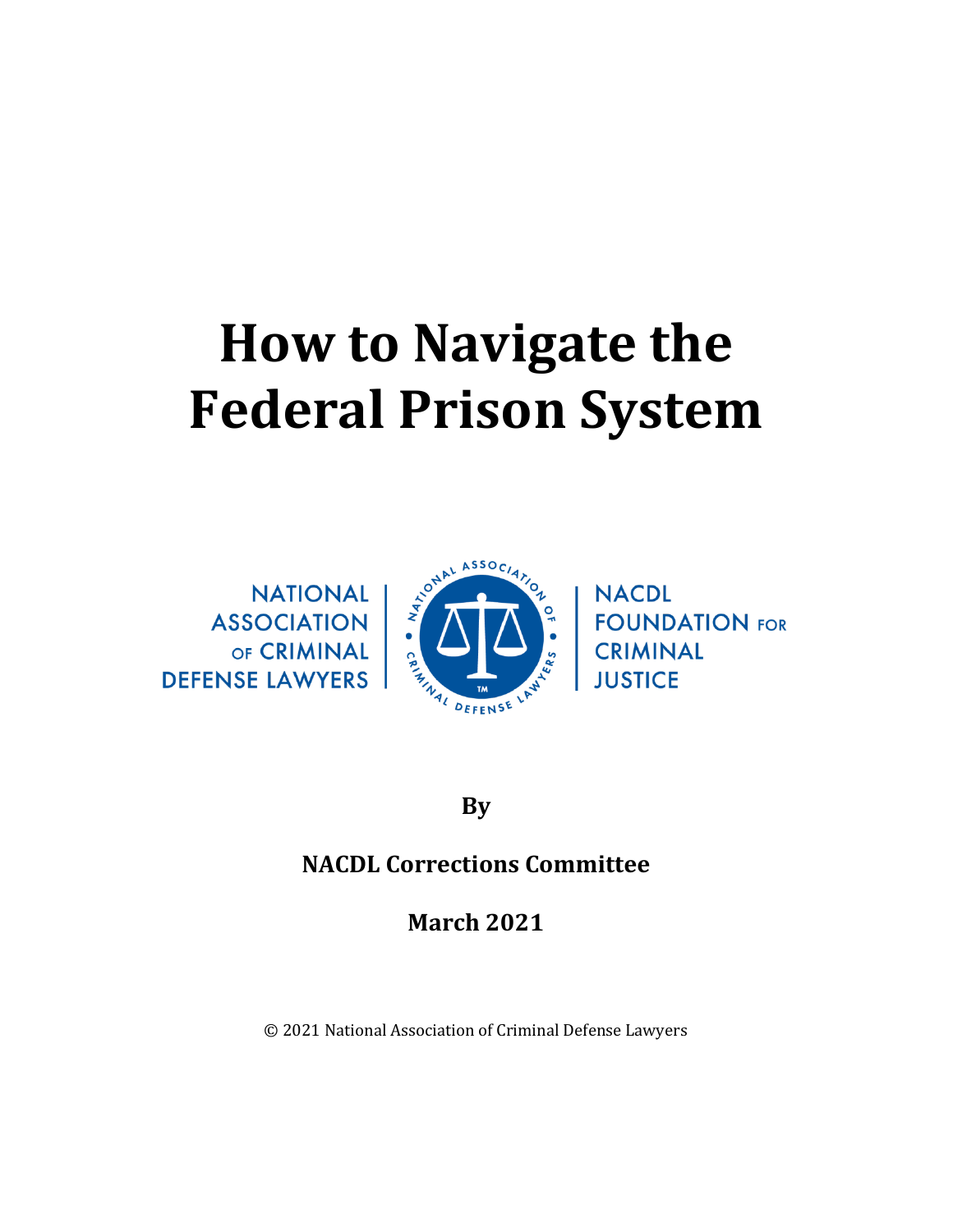# **TABLE OF CONTENTS**

#### *Page*

| $\circ$ | <b>Inmate Demographics</b>                 |
|---------|--------------------------------------------|
| $\circ$ | Sentencing Information                     |
| $\circ$ | Classifications                            |
| $\circ$ | Overcrowding                               |
|         |                                            |
| $\circ$ | <b>Community Custody</b>                   |
| $\circ$ | <b>Custody Classifications</b>             |
| $\circ$ | Custody Level                              |
| $\circ$ | In Custody                                 |
| $\circ$ | Holdover                                   |
| $\circ$ | <b>Maximum Custody</b>                     |
| $\circ$ | Out Custody                                |
| $\circ$ | Pre-Trial                                  |
| $\circ$ | Redesignation                              |
| $\circ$ | Release Residence                          |
| $\circ$ | Security Level                             |
| $\circ$ | Transfer                                   |
|         | Pre-Trial<br>3                             |
| $\circ$ | <b>Legal Access Rules</b>                  |
|         | <b>Attorney Communications</b>             |
|         | <b>Legal Materials</b><br>٠                |
| O       | Housing                                    |
| $\circ$ | Work                                       |
| $\circ$ | <b>General Program Participation Rules</b> |
| $\circ$ | <b>Facility Programs and Rules</b>         |
|         | Recreation<br>п                            |
|         | Visitation<br>٠                            |
| O       | <b>Business Operations</b>                 |
| $\circ$ | Furloughs                                  |
|         | <b>Medical Notifications</b><br>٠          |
|         | Discipline<br>п                            |
|         | Detainers<br>п                             |
|         |                                            |
| $\circ$ | Presentence Report (PSR) Information       |
| $\circ$ | Sentencing                                 |
|         |                                            |
|         |                                            |
|         |                                            |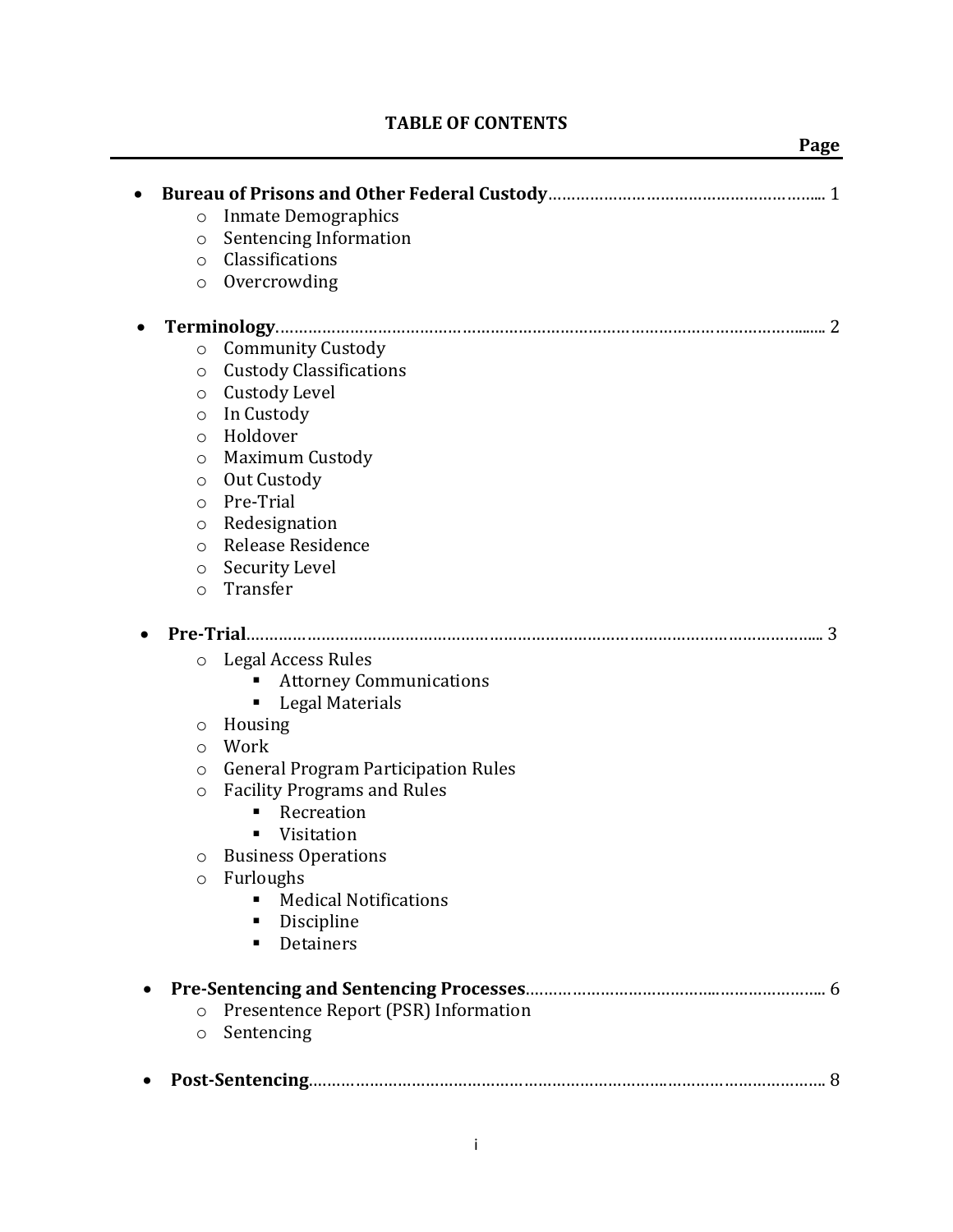- o Federal Designation and Placement
- o Process
- o Scoring
	- Security Point Total
	- General Scoring
	- Voluntary Surrender
- o Other Factors Impacting Designation
	- Public Safety Factors
	- Management Variables
- o Facility Types
	- **■** Minimum Security
	- Low Security
	- Medium Security
	- High Security
	- Administrative
	- Federal Medical Centers
	- Federal Correctional Complexes
- o Programs

|  | ○ Good Time Credit |  |
|--|--------------------|--|

- o PATTERN
- o Earned Time Credits
	- Disqualifying Offenses
- o Compassionate Release
	- Administrative Requirements
	- Compassionate Release Motion
	- Filing the Motion
- o Elderly Offender Home Detention Program
- o Home Confinement for Low-Risk Offenders
	- CARES Act
- o Crack Retroactivity

#### • **BOP Detention**.…………………………………………………………………..……………………………. 15

- o Funds
	- Inmate Trust Fund
- o Communications
- o General Visitation
- o Search
- o Consular Visit
- o Loss of Visitation
- o Legal Visitation
	- Mail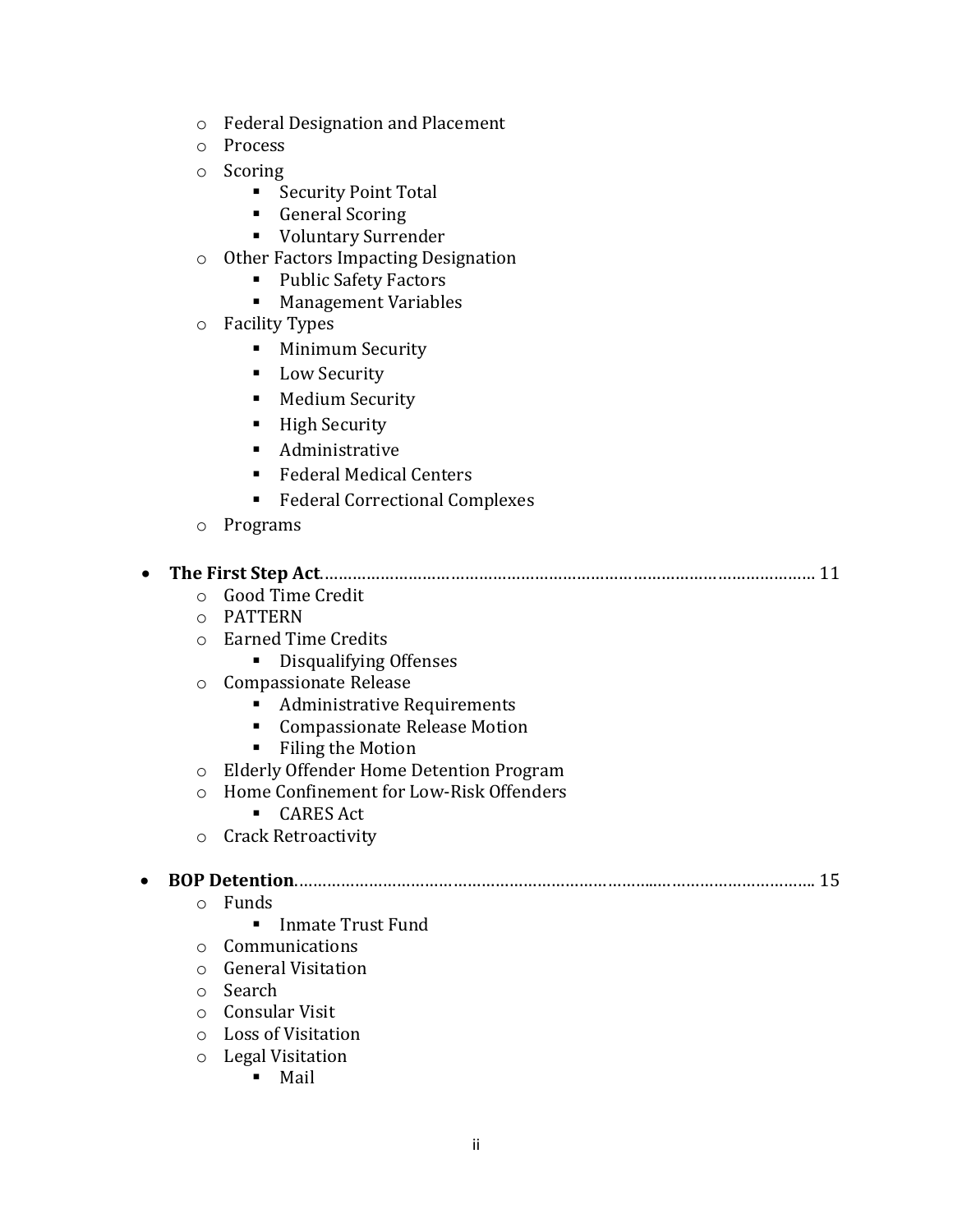- Telephone
- Email
- o Programming
	- Occupational/Educational Training
	- Religious Worship
	- Minister of Record
	- Clergy
	- Mother and Infants Nurturing Together Program
- o Family Emergencies and Furloughs
- o Classification and Review
- o Residential Re-Entry Centers
- o Female Population
- o Transgender Individuals
- o Medical Services
	- Co-Pay Fees
- o Dental Services
- o Mental Health Services

| 21                                                 |
|----------------------------------------------------|
| Re-Entry Assistance<br>$\circ$                     |
| <b>BOP</b>                                         |
| The National Re-Entry Resource Center<br>٠         |
| Internal Revenue Service<br>$\blacksquare$         |
| National Institute for Justice                     |
| The Brookings Institute                            |
| <b>Manpower Demonstration Research Corporation</b> |
| Department of Justice                              |
|                                                    |
| 23                                                 |
| <b>Executive Branch</b><br>$\bigcap$               |
| Judiciary<br>$\circ$                               |
| Legislative Branch<br>$\circ$                      |
| Sources of Law                                     |
| Associations<br>$\bigcirc$                         |
|                                                    |
| 24                                                 |
| <b>Glossary of Facility Abbreviations</b>          |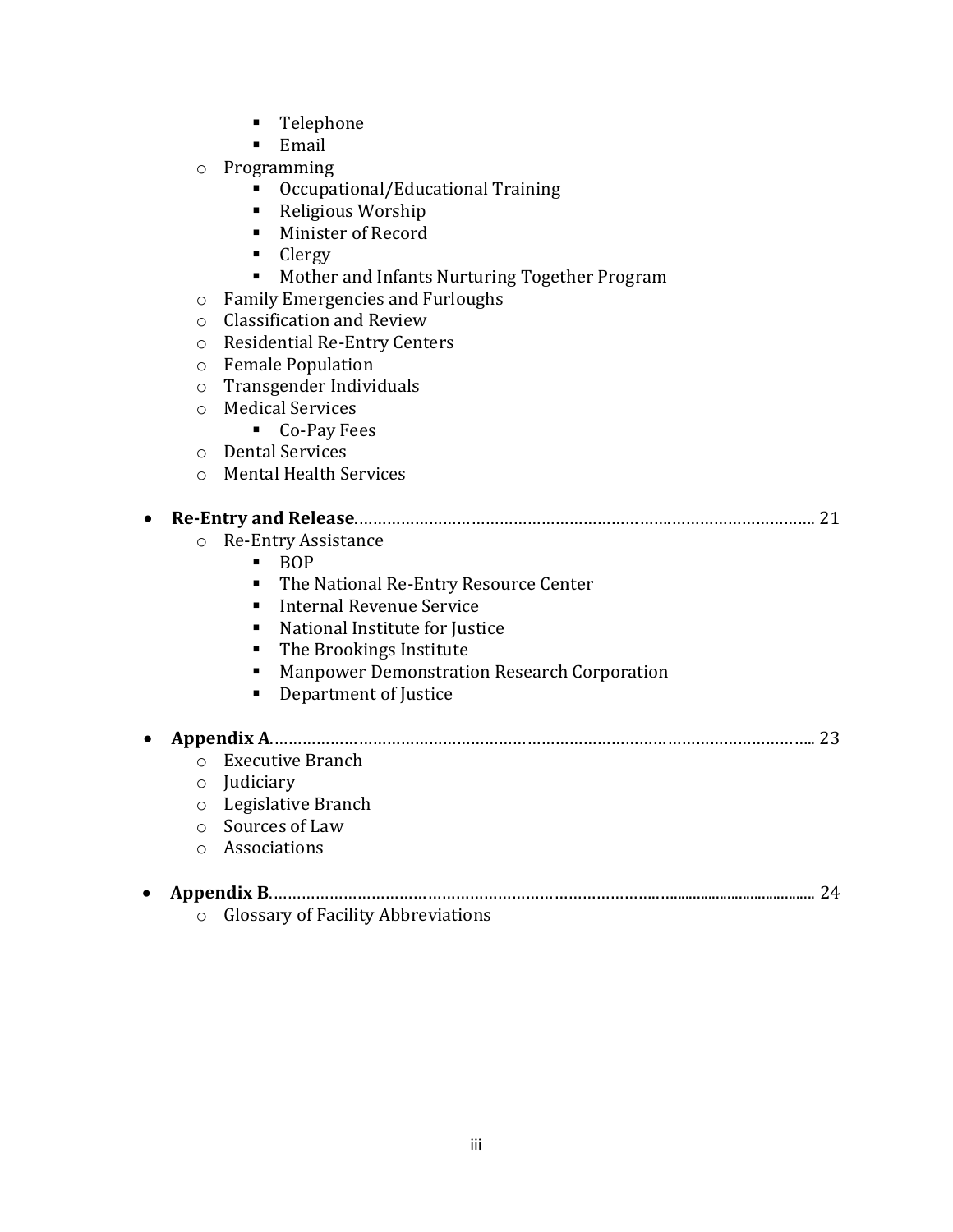# **How to Navigate the Federal Prison System**

A Message from NACDL's Corrections Committee:

Navigating the federal criminal justice system's policies, procedures, and practices can feel insurmountable.

From pre-trial through post-sentencing and on to pre-release, a web of "program statements" and institutional practices guide the Federal Bureau of Prisons (BOP) in making decisions relating to confinement and release.

This guide is designed to help ease some of those challenges. Each section highlights obstacles confinement poses and offers resources and strategies to overcome these barriers.

We [welcome suggestions](https://www.nacdl.org/Content/Attorney-Client-Communication-Feedback) for new topics, updates, or corrections, should you find any. We thank you for reading. We wish you courage and strength in what may be difficult days ahead.

*Disclaimer: Nothing in this document constitutes legal advice from the National Association of Criminal Defense Lawyers ("NACDL"), the authors, or its editors. This monograph is not a substitute for competent legal advice from a properly licensed and trained lawyer who knows the controlling facts of any case. Both federal case law and Federal Bureau of Prisons policy can also change at any time, so all information should be checked for updates, changes, and modifications.* 

# **Bureau of Prisons and Other Federal Custody**

Headquartered in Washington, D.C., the Federal Bureau of Prisons (BOP) includes more than 122 institutions located throughout the country. Approximately 180,000 individuals are in federal custody at any given time. Of those, approximately 84% are held in federal institutions, 11% are in privately managed prisons, and 5% are in other types of facilities<sup>i</sup>.

BOP is responsible for the custody and care of all persons incarcerated under a federal conviction, as well as many individuals who are detained pre-trial and pre-sentence.

Information on each individual BOP facility — including address, visitation hours, mail procedures, and programming available — can be found on the **BOP website**<sup>ii</sup>, along with an Inmate Locator and BOP's policies and forms.

[Inmate Demographics](http://www.bop.gov/about/statistics/statistics_inmate_age.jsp)iii

| Gender:    | 7% Female                     | 93% Male |                                |           |
|------------|-------------------------------|----------|--------------------------------|-----------|
| Race:      | 1.5% Asian                    |          | 37% Black 2.3% Native American | 59% White |
| Ethnicity: | 32% Hispanic 67% Non-Hispanic |          |                                |           |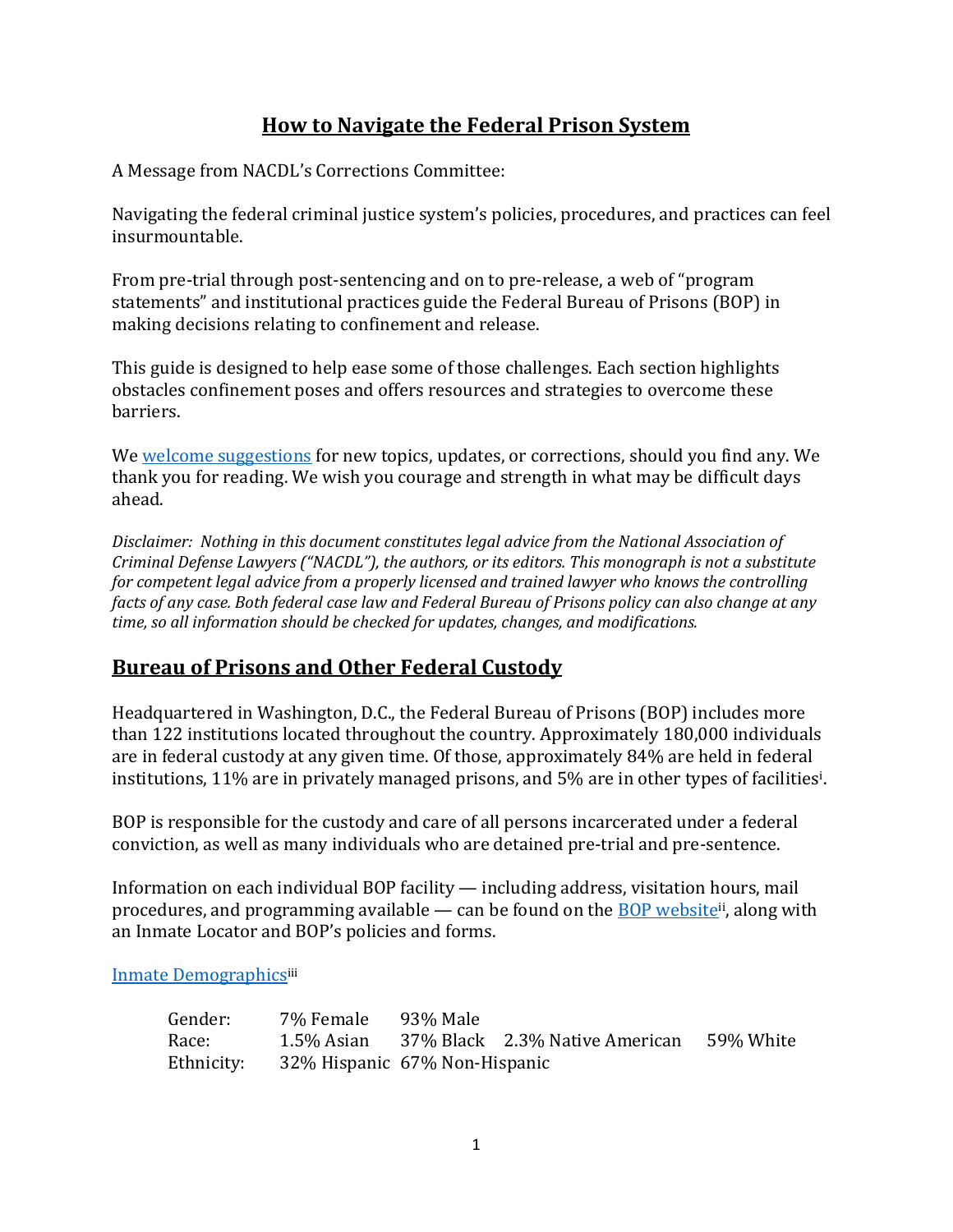#### Sentencing Information

45% of the BOP population is serving a sentence between 5 and 15 years 25% of the BOP population is serving a sentence between 15 years and life 57 BOP inmates are on death row Over 40,000 individuals are released from the BOP each year

**Classifications** 

[BOP uses five basic classifications](http://www.bop.gov/about/statistics/statistics_inmate_sec_levels.jsp)iv:

| Minimum (Camp)                | 16.8% of population |
|-------------------------------|---------------------|
| Low                           | 37.6% of population |
| Medium                        | 30% of population   |
| High                          | 12% of population   |
| Unclassified (Administrative) | 3.7% of population  |

#### Overcrowding

Although BOP continued a recent downward trend in overall population for the fiscal year of 2018, most facilities remain overcrowded (Lows by about 21%, Mediums by about 17%, and Highs by about 27%). [\(https://oig.justice.gov/reports/2019/a1934.pdf\)](https://oig.justice.gov/reports/2019/a1934.pdf)

# **Terminology**

The following terms are used in particular ways within the federal prison system. Their definitions are provided to make your navigation of this report and the system itself easier.

Community Custody: lowest custody level. Those under community custody are eligible for least secure housing, including housing outside an institution's perimeter. They are eligible to work outside details with minimal supervision. Finally, they are also eligible to participate in community-based program activities.

Custody Classifications: the review process to assign a custody level based on an individual's criminal history, current offense, and institutional adjustment.

Custody Level: dictates the degree of BOP staff supervision required for an individual. Levels are Community, Out, In, and Maximum.

In Custody (a.k.a. "in"): second-highest custody level assigned to an individual. Such individuals are eligible for regular work assignments and activities but not work details or programs outside the facility's secure perimeter.

Holdover: refers to the status of those who have been convicted but not yet sentenced, those sentenced but not yet designated, and those who are designated but not yet received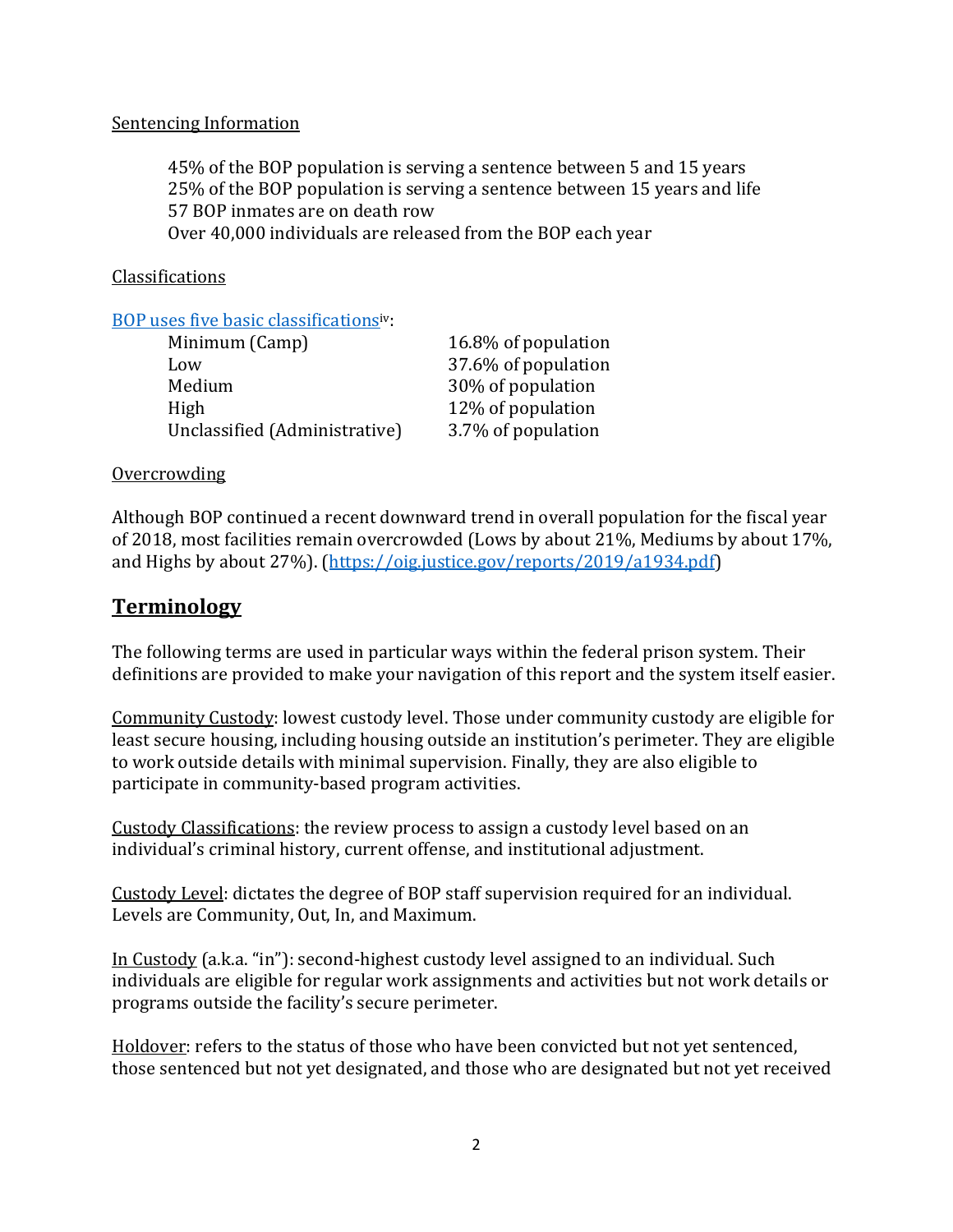at their designated prison. Once a person is a "holdover," the rules and requirements begin to change from pre-trial to BOP rules. Federal and state writs are considered holdovers.

Maximum Custody (a.k.a. "Maximum" or "Max"): highest custody level assigned to an individual. Maximum custody requires highest level of supervision and control in housing and work assignments.

Out Custody (a.k.a. "out"): second-lowest custody level. Such individuals may be assigned to less secure housing and may be eligible for work details outside the secure perimeter with a minimum of two-hour intermittent staff supervision.

Pre-Trial: a term of art with a specific meaning under BOP policy. An individual is "pretrial" until the BOP has official notification of a finding of guilt.

Redesignation: the reassignment of an individual from one institution to another following initial designation.

Release Residence: the verified designation to which an individual realistically plans to reside upon release. The individual must provide proof of residence to unit staff, with verification to be made through consideration of the presentence report, telephone and visiting lists, and in- and out-going mail addresses.

Security Level: describes the structural variables (i.e., physical security, such as gun towers, perimeter barriers, and detection devices) and inmate-to-staff ratio at the various types of BOP facilities (e.g., Minimum, Low, Medium, and High). Also refers to the type of institution required to house an individual based upon their history, institutional adjustment, and custody level.

Transfer: the movement of an individual from one institution/facility to another.

One of the most comprehensive summary documents formulated for legal professionals can be found at: [http://www.bop.gov/resources/pdfs/legal\\_guide\\_march\\_2019.pdf.](http://www.bop.gov/resources/pdfs/legal_guide_march_2019.pdf)

# **Pre-Trial**

General information about BOP policies regarding pre-trial individuals can be found at: [www.bop.gov/policy/progstat/7331\\_004.pdf.](http://www.bop.gov/policy/progstat/7331_004.pdf)

Intake screening is an extremely important aspect of incarceration. It includes written responses and a formal interview relating to social, psychological, and medical information. The information provided is documented in a computerized record which is retained and utilized throughout the individual's time in detention.

The screening utilizes the Pre-Trial Inmate Interview form [\(www.bop.gov/policy/forms/BP\\_A0562.pdf\)](http://www.bop.gov/policy/forms/BP_A0562.pdf). Regular program reviews for pre-trial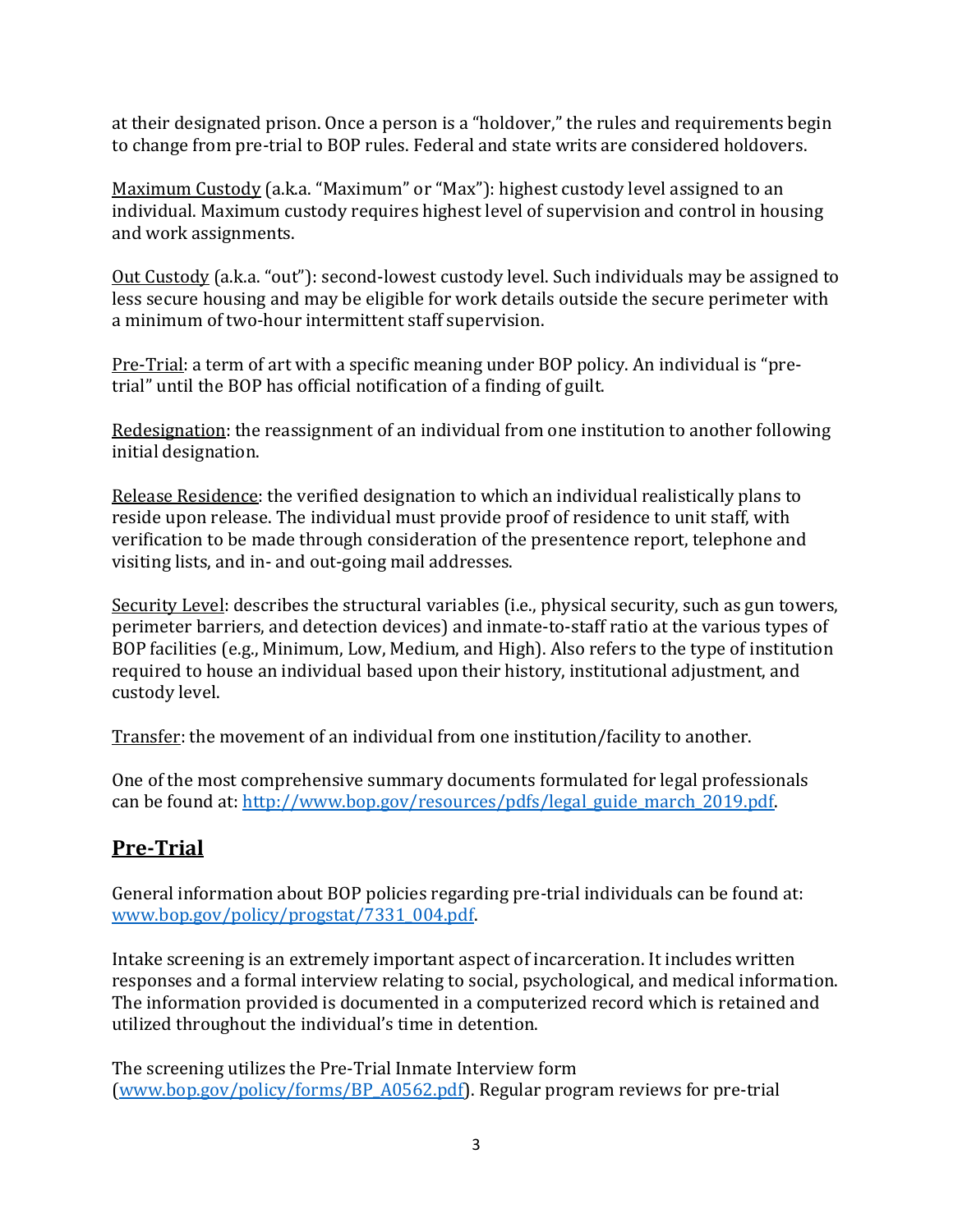inmates are documents on the Pre-Trial Inmate Review Report

[\(www.bop.gov/policy/forms/BP\\_A0561.pdf\)](http://www.bop.gov/policy/forms/BP_A0561.pdf). In addition to the interview, BOP can use the following sources for information:

- USMS,
- USMS Remand Form and accompanying booking information (verbal and written),
- Medical and psychological screening,
- Pre-trial services,
- Arresting agency,
- U.S. Attorney's Office,
- Prior institution reports,
- Interview with individual,
- Medical reports,
- Defense attorney, and
- Individual's family.

#### Legal Access Rules

*Attorney Communications*

- Visitation: Wardens must provide opportunities for attorneys to visit pre-trial clients 7 days a week.
- Calls: Staff shall allow pre-trial detainees, upon their request, to call their attorney as often as resources in the institution allow.
- **[NACDL Interactive Map regarding Prison/Jail Communication Systems:](https://www.nacdl.org/Map/State-of-Prison-Jail-Call-Communication-Systems)** The NACDL Interactive Map regarding attorney-client jail and prison communications (including both BOP and State systems) describes the various forms of communication systems presently utilized in each state in the country. When you click on the link you can click on a state to better understand the reported systems used in that state, in addition to case law litigated across the country. Additionally, there is a form included on the Map which enables you to provide NACDL with relevant phone and communication systems at facilities within your jurisdiction. This data, collected through NACDL member surveys in February and March 2020, is by no means "all inclusive" and the reason NACDL welcomes your input on the provided form.



# *Legal Materials*

Pre-trial detainees must have access to legal research materials either via the facility's law library or a designated pre-trial detainee law library.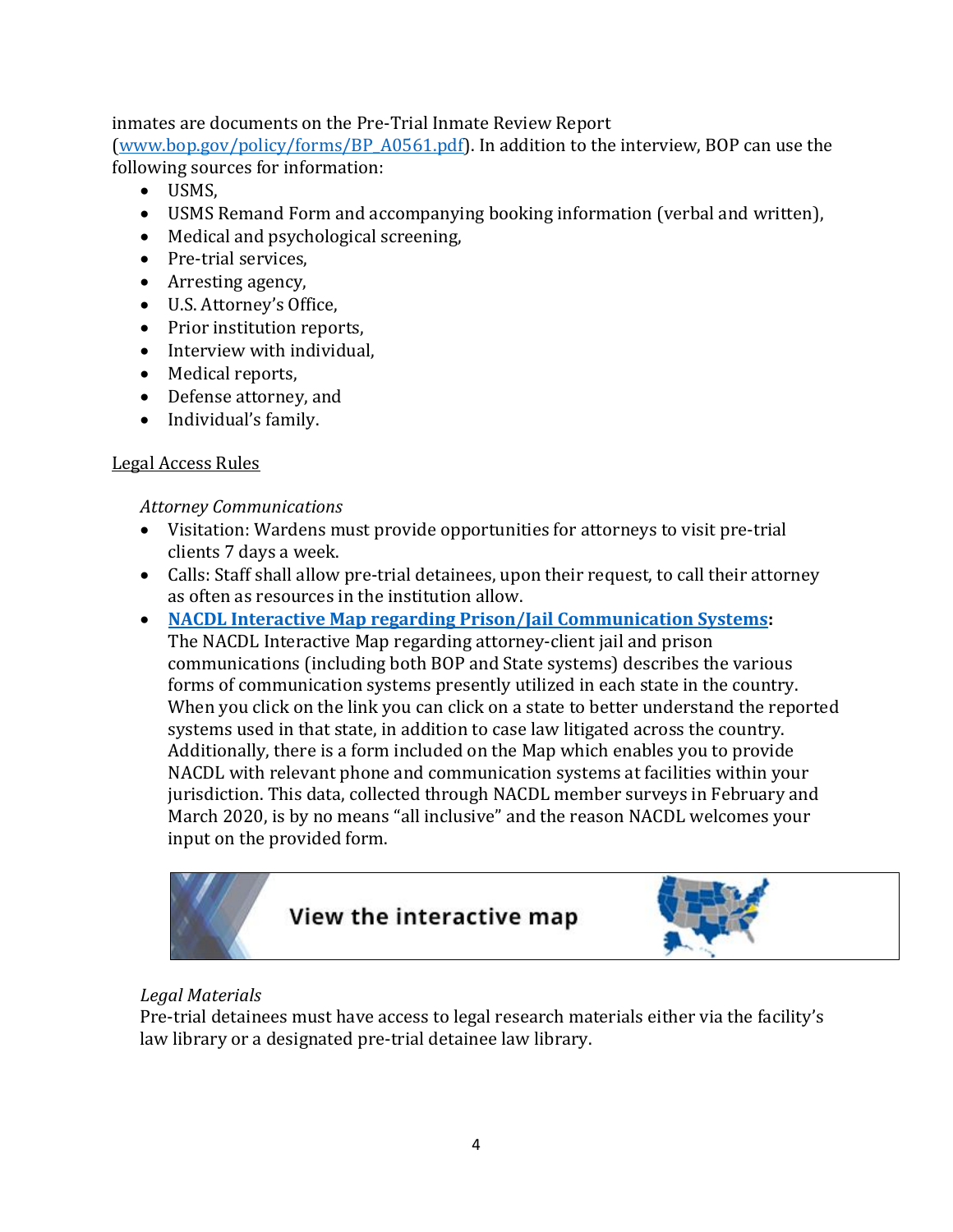# Housing

To the extent practicable, pre-trial detainees will *not* be housed with those who are convicted. <sup>v</sup> Rather, they will typically be held in a Metropolitan Detention Center (MDC), Metropolitan Correctional Center (MCC), or Federal Detention Center (FDC). Federal pretrial detainees may also be held at a local jail with which the U.S. Marshals Service ("USMS") has contracted for beds.

## Work

Pre-trial detainees cannot be required to work (beyond routine housekeeping tasks in their cell and community living areas) unless they waive their right not to work.

# [U.S. Department of Justice January 31, 2003, Program Statement concerning Pre-Trial](http://www.bop.gov/policy/progstat/7331_004.pdf)  [Inmates](http://www.bop.gov/policy/progstat/7331_004.pdf)

# General Program Participation Rules

The following summarizes the rules about participation programs available to pre-trial detainees: [www.bop.gov/policy/progstat/7331\\_004.pdf.](http://www.bop.gov/policy/progstat/7331_004.pdf)

#### Facility Programs and Rules

Pre-trial detainees may participate in facility programs if deemed consistent with the facility's safety and orderly operations. However, they may *not* participate in communitybased programs (except upon order of the court).

#### *Recreation*

- When appropriate, pre-trial detainees may participate in recreation with those who have been convicted.
- At minimum, pre-trial detainees must be provided daily with one hour of outside recreation (weather permitting) or two hours of indoor recreation.
- Recreation equipment available to pre-trial detainees includes physical exercise equipment, books, table games, and television.

#### *Visitation*

*Note*: Prior to sentencing, prisoners are the responsibility of the U.S. Marshals Service.

Business Operations: Pre-trial inmates may be allowed special visitors for the purpose of protecting the pre-trial inmate's business interests (28 CFR 540.45(a)).

Furloughs: A warden may not grant a furlough to a pre-trial individual. These must be granted by the court.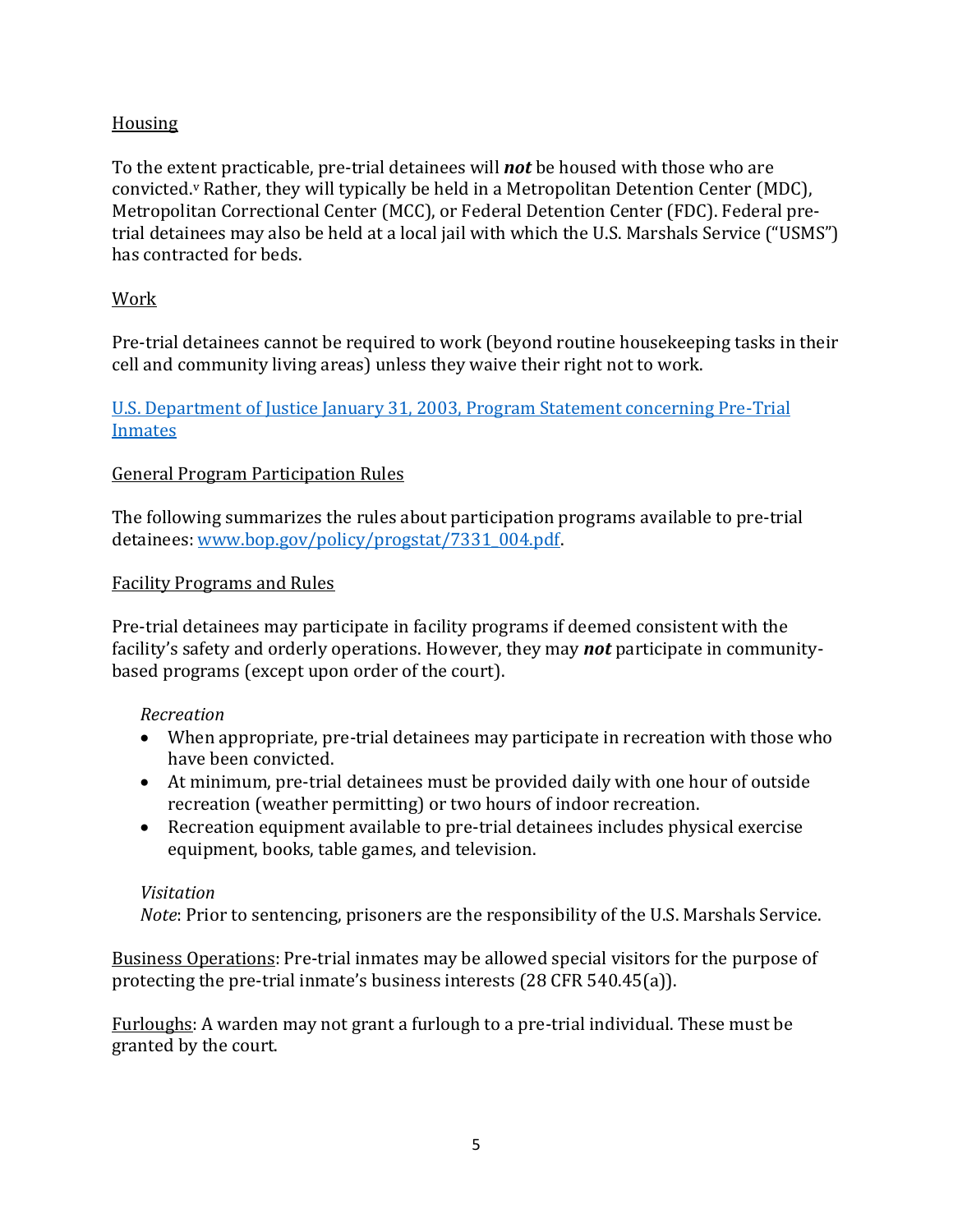#### *Medication Notification*

BOP staff shall advise the court via the USMS of any medication a pre-trial detainee receives that may alter their courtroom behavior. A copy of such notification is also provided to the U.S. Attorney's Office and defense counsel.

#### *Discipline*

BOP staff shall notify the court and the U.S. Attorney (via the USMS) of "repeated or serious disruptive behavior" by a pre-trial detainee.

BOP staff shall notify the Probation Officer (USPO) assigned to prepare the Presentence Investigation Report of a pre-trial detainee's violations of any BOP rules or inmate discipline (this is *not* limited to repeated or serious disruptive behavior).

#### *Detainers*

If a person has charges in more than one jurisdiction, the charging state or government(s) can secure the inmate for future prosecution by filing a "detainer." The detainer holds (detains) a person in custody even if they are eligible for release by one jurisdiction to allow the other jurisdiction to act on their case.

When in custody, inmates can resolve charges in other courts by filing appropriate forms under the Interstate Agreement on Detainers ("IAD"). The BOP unit team will have access to those IAD forms. It should be noted IAD is only accessible for people with "un-tried" indictments. Probation and/or parole violators do not have access to this process.

Chapter 6 of this comprehensive BOP Directive covers the Interstate Act on Detainers Policy: [https://www.bop.gov/policy/progstat/5800\\_015\\_CN-01.pdf.](https://www.bop.gov/policy/progstat/5800_015_CN-01.pdf)

For more on the USMS Directive on the filing and management of detainers see: [https://www.usmarshals.gov/prisoner/writs.htm.](https://www.usmarshals.gov/prisoner/writs.htm)

[U.S. Marshals Service Defendants in Custody and Prisoner Management -](https://www.usmarshals.gov/prisoner/pdhandbook.htm) Public [Defender's Handbook](https://www.usmarshals.gov/prisoner/pdhandbook.htm)

# **Pre-Sentencing and Sentencing Processes**

If convicted, whether by guilty plea or jury's verdict, most federal defendants will face imprisonment. The events leading up to the sentencing hearing can have a significant impact on prison placement and programming.

#### Presentence Report (PSR) Information

The importance of a federal defendant's Presentence Investigation Report cannot be overstated. Known by a number of different names or abbreviations — such as PSR, PSI,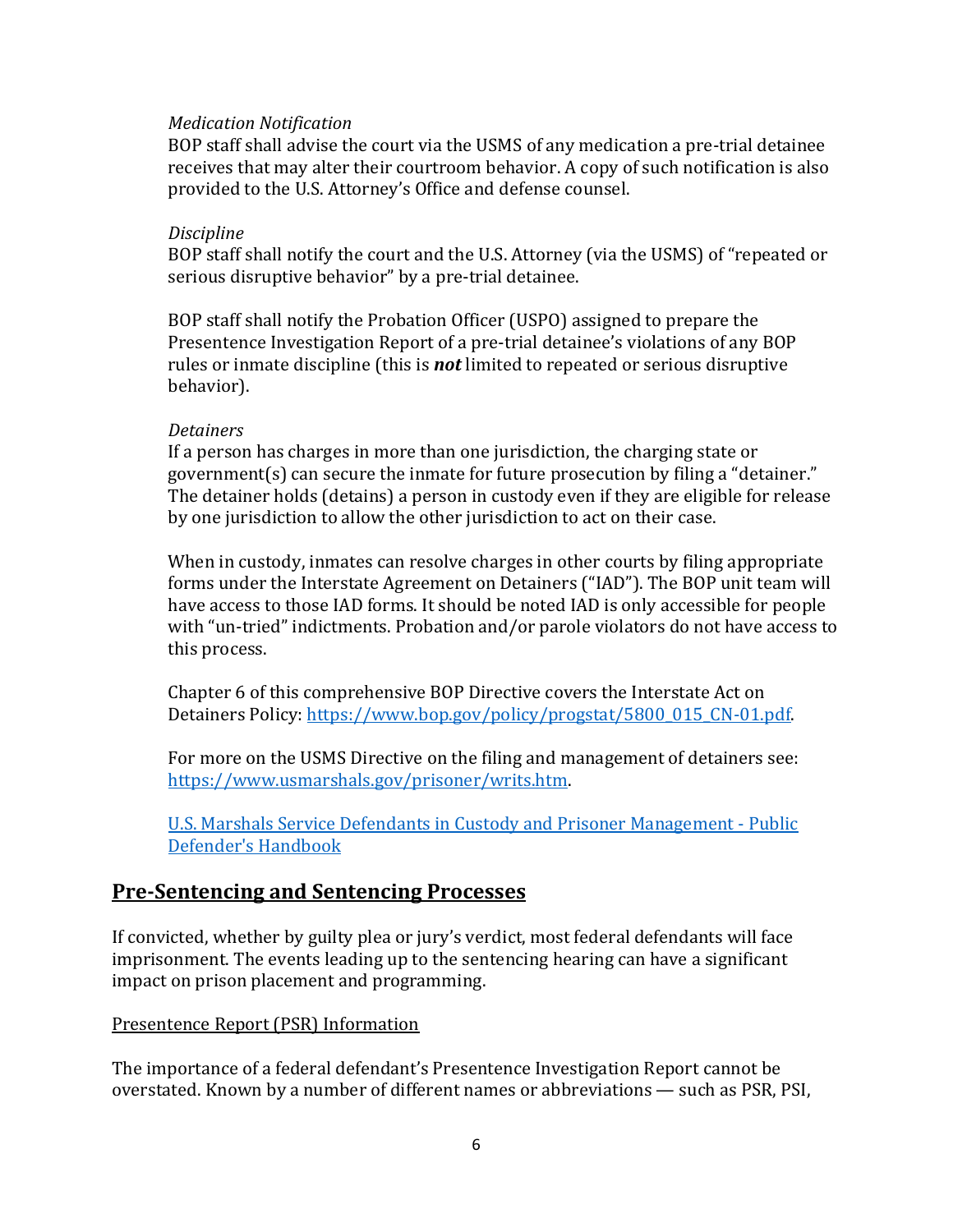PSIR, PIR — they all refer to one of the core documents used by BOP. This report contains the Probation Officer's assessment about the offense and the defendant. Because the PSR contains so many intimate details about the case and the defendant, the BOP forbids inmates from possessing copies of their PSR while in custody. However, an individual can request to review their PSR at any time.vi

The PSR plays a vital role in placement. Notably, information contained in the report's current offense narrative can be used to determine classification, even if the narrative is referring to conduct for which the individual was not convicted. For example, a description of sexual misconduct that was charged, but through a plea agreement, was dismissed, can nevertheless be used to add a Public Safety Factor (PSF) to the individual's classification consideration. However, when the conviction is the result of a verdict, the BOP can only use the offense behavior related to the specific count.

Ordinarily, counsel has a short window to respond to objections in the draft, and then the USPO addresses the issues and/or makes changes for the final report. Issues not resolved prior to sentencing are decided by the court and included in the "Statement of Reasons." Inmates are also prohibited from possessing the Statement of Reasons. It is suggested to be mindful of local rules that deviate from standard disclosure protocols as they may vary by district.

It is extremely important all information is accurate because information such as the failure to verify a high school diploma and ambiguous or incomplete dispositions for ancient criminal conduct can lead to an increase in classification and/or prevent program eligibility.

#### **Sentencing**

Once the draft PSR is reviewed and approved by both parties (the defendant and the government), both parties get to submit papers recommending a particular sentence, programs, or outcomes. These documents, called "memoranda in aid of sentencing," are a chance for each side to set their arguments for the upcoming sentencing hearing.

At the sentencing hearing, the Judge will resolve any objections that remain about the PSR and the Sentencing Guidelines. They then will adopt some version of the PSR and order it filed under seal (where it will stay), and then hear from both the parties about what sentence each side believes appropriate.

The defendant has a right to speak to the court before being sentenced. This right to "allocute" is an imperative, *and failure to allow allocution can be a reversible error*. See Federal Rule of Criminal Procedure 32(i)(4); 18 U.S.C. § 3553(a).

Once the Judge accepts all information, he or she passes a sentence. Usually the sentence involves prison time in federal custody, followed by a period of "Supervised Release," or court supervision after prison.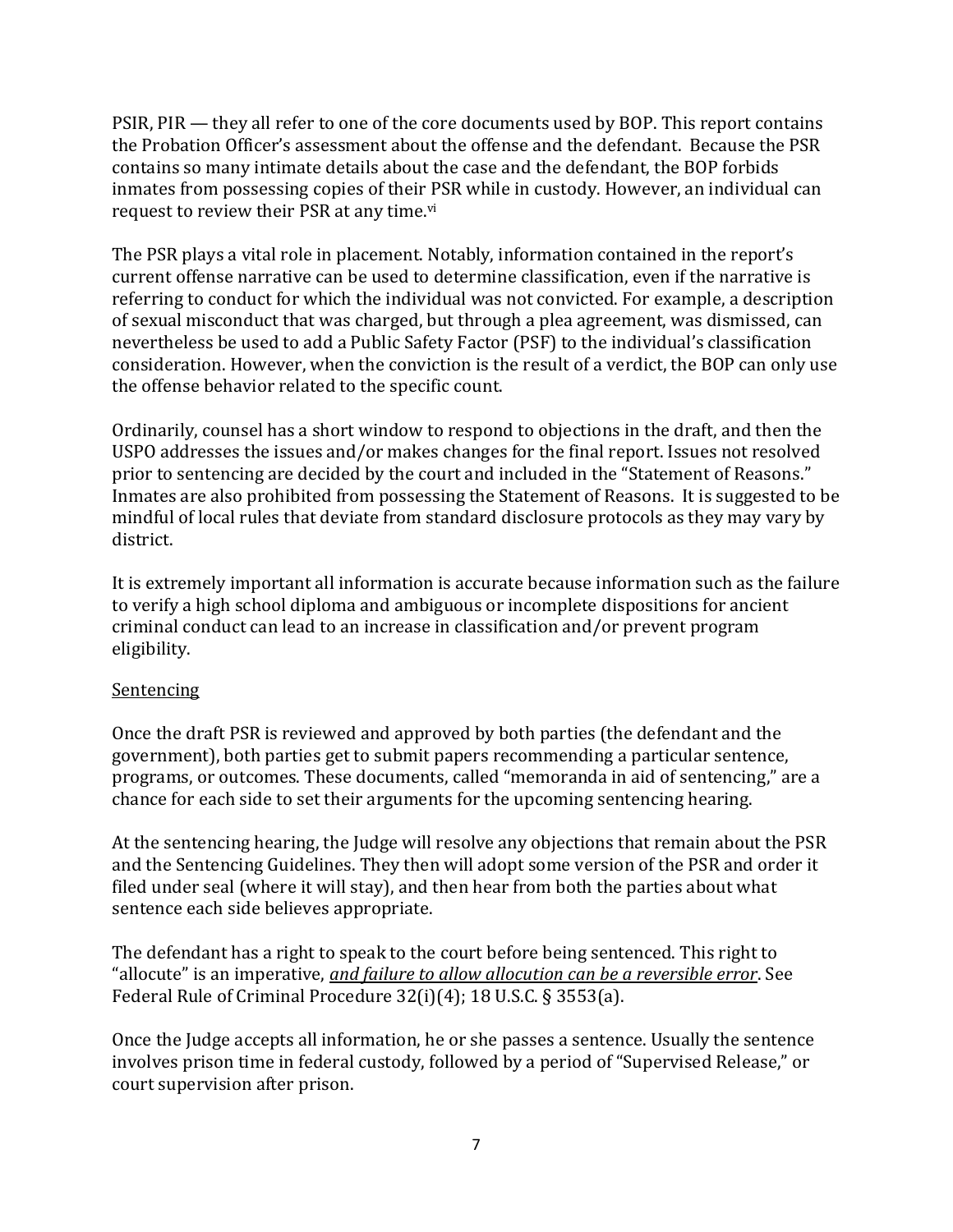Judges can recommend any number of things to the BOP, from placements to programs to medical care. While judicial recommendations are not binding, the BOP does encourage compliance in its [Legal Resource Guide](http://www.bop.gov/resources/pdfs/legal_guide_march_2019.pdf) (March, 2019).

It is important to make sure the recommended program or facility is commensurate with the classification and program needs. Facility and program research should be done in real time because missions and program changes may occur at any time.

# **Post-Sentencing**

# Federal Designation and Placement

The BOP's facility designation decisions focus on two primary considerations: the individual's security and supervision needs, and his or her "programmatic" needs (the inprison programs meant to reduce risks of re-offense).

Secondary considerations include sentencing court's recommendations, geography and release residence locales, separatees (inmates with whom the individual cannot be placed, such as co-defendants or adverse witnesses), and institutional "crowding rates" — the percentage of overcrowding suffered at each prison.

# Process

After sentencing, the Clerk of Court transmits the Court's Judgment to the USMS. The USMS notifies the Designation and Sentencing Computation Center ("DSCC") that the individual is ready for designation.

The USMS and probation provide documentation to the DSCC, including the PSR, judgment, sentencing court's Statement of Reasons, USM-129 Form (Individual Custody/Detention Report), and if necessary, the Central Inmate Monitoring System ("CIMS") information, including but not limited to separation concerns.

Within three days of receiving this information, the DSCC will complete its initial designation, or if appropriate, refer the designation to the Office of Medical Designations and Transportation ("OMDT") for any individuals with potential medical or mental health concerns.

# Scoring

SENTRY is a BOP Computer database containing information on incarcerated individuals from a variety of sources including: USMS, U.S. Attorney, and U.S. Probation. SENTRY is used to calculate security level points.

Details regarding the various factors, their definitions, and scoring can be found in the BOP's Inmate Security Designation and Custody Classification policy, [Program Statement](https://www.bop.gov/policy/progstat/5100_008cn.pdf)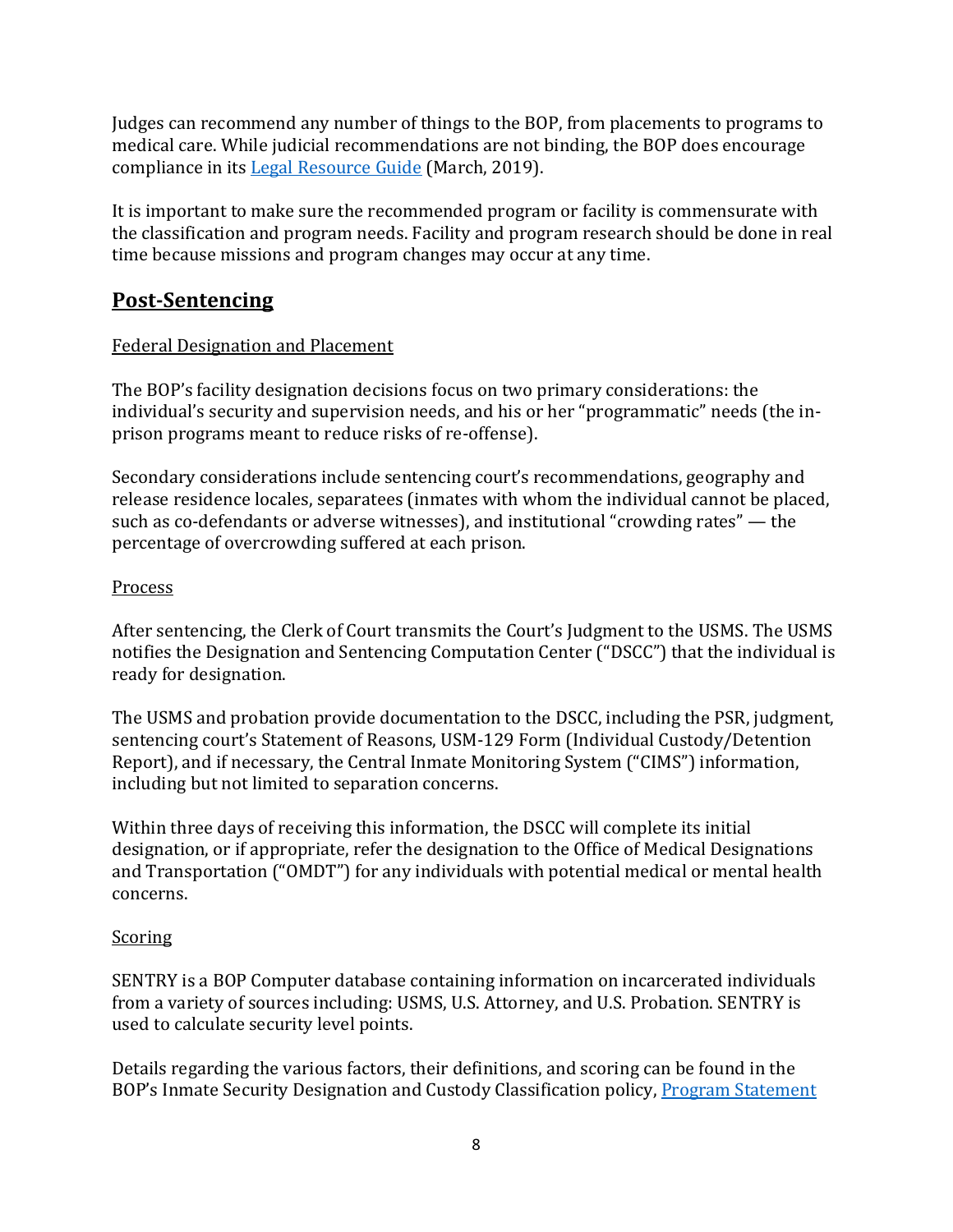[5100.08](https://www.bop.gov/policy/progstat/5100_008cn.pdf). Scoring variables include the incoming inmate's age, education level, criminal history, history of violence, prior escapes and attempts, and drug/alcohol abuse history. For more information, visit: [https://www.bop.gov/policy/progstat/5100\\_008cn.pdf.](https://www.bop.gov/policy/progstat/5100_008cn.pdf)

## *Security Point Total*

The point total is not definitive in placement decision.

*General Scoring*:

| <u>Level</u> | Male      | Female    |
|--------------|-----------|-----------|
| Minimum      | $0 - 11$  | $0 - 15$  |
| Low          | $12 - 15$ | $16 - 30$ |
| Medium       | 16-23     | N/A       |
| High         | $24+$     | $31+$     |

## *Voluntary Surrender*

If the Court's judgment provides that an individual be permitted to "voluntary surrender" to either the USMS or the BOP, three points may be subtracted from their Security Point total. This only applies to post-sentence voluntary surrenders.

#### Other Factors Impacting Designation

#### *Public Safety Factors*

"PSFs" include "relevant, factual information about the individual's current offense, sentence, criminal history, or institutional behavior," outside of the general security scoring "that require additional security measures."

Considerations can include adjudicated conduct contained in the PSR. For example, if the PSR indicates the individual was charged with a sexual offense, but as part of a plea bargain was convicted of simple assault, the documented behavior in the PSR will be used to add a PSF flag for sexual conduct.

#### *Management Variables*

"MGTVs" are designations allowed to the BOP when an inmate's scored security level does not match the inmate's (or *custodians'*) needs.

Examples include "Population Management," "Program Participation," and the catchalls "Greater Security" and "Lesser Security" MGTVs, when staff determines a person requires a greater or lesser security prison environment. For instance, a 24 year-old first-time offender who is assigned eight security points for age can be placed in a medium FCI to avoid the predatory USP environment.

#### Facility Types

Several different types of facilities and levels of security exist. They include: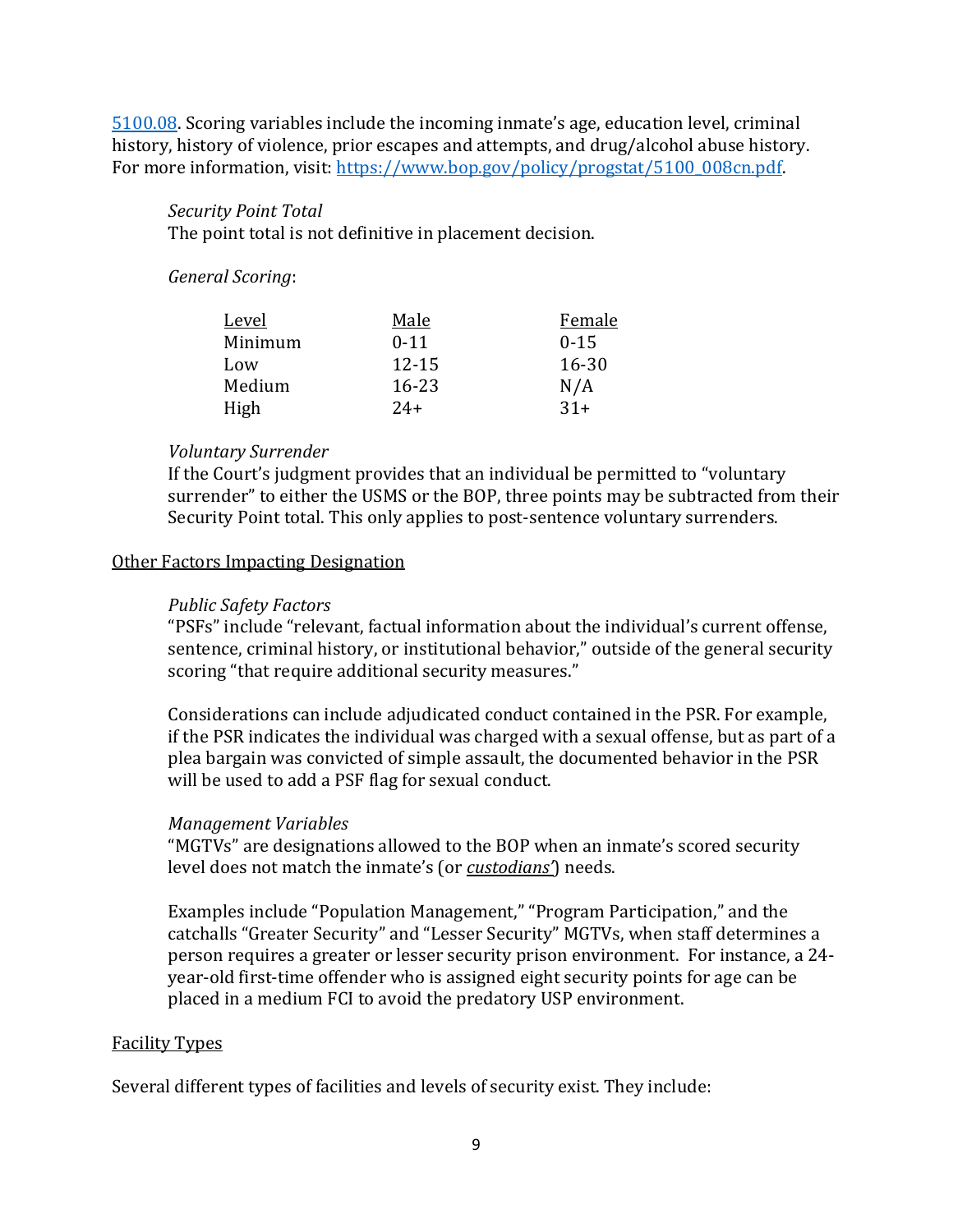#### *Minimum Security*

Federal Prison Camps ("FPC") and the now-more common Satellite Prison Camps ("SCP"); that feature dormitory-style housing.

#### *Low Security*

Federal Correctional Institutions ("FCI") that have dormitory-style housing or cellstyle housing.

#### *Medium Security*

Federal Correctional Institutions ("FCI") that predominately have cells with double occupancy and some dormitory areas.

#### *High Security*

High security institutions ("USP") have highly secured perimeters (featuring walls or reinforced fences), multiple- and single-occupant cell housing, the highest staffto-inmate ratio, and close control of inmate movement. It should be noted that some USP's have been re-designated for lesser security but have kept the name of USP for historical purposes.

#### *Administrative*

Administrative facilities encompass all security levels and include detention centers for pre-trial and holdover operations (MDC/FDC/MCC). The Florence ADX is also considered an administrative facility.

#### *Federal Medical Centers*

"FMCs" are used to treat sentenced individuals of all security levels who have serious or chronic physical and/or mental health problems.

#### *Federal Correctional Complexes*

FCCs are large correctional complexes which include separate facilities of various levels on one large federal parcel.

The BOP has recently developed "Satellite Lows" which are secure facilities outside the perimeter of a larger operation. It should be noted that a few U.S. Penitentiaries have changed their mission to lesser security purposes but have retained their name for historical purposes.

#### Programs

Most facilities offer similar programs throughout the country aside from the several specialized programs included in the National Programs Directory which can be found at: [Directory of National Programs \(bop.gov\).](https://www.bop.gov/inmates/custody_and_care/docs/20170913_Directory_of_National_Programs1.pdf)

#### [BOP: Publications](https://www.bop.gov/resources/publications.jsp)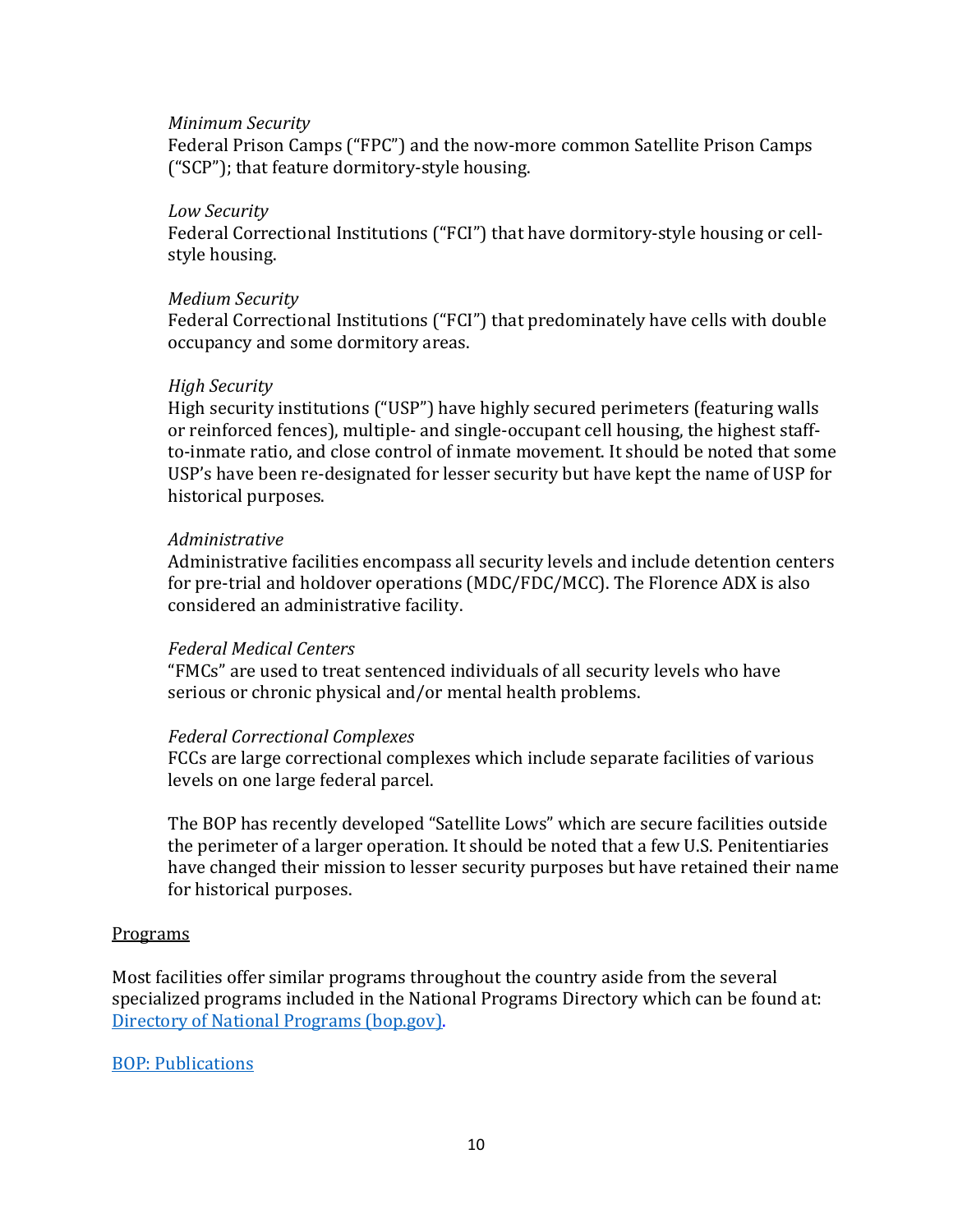More recently the BOP posted a directory of the Evidenced Based Recidivism Reduction Programs (EBRRP) required by the First Step Act programs which can be found at: [www.bop.gov/inmates/fsa/docs/evidence\\_based\\_recidivism\\_reduction\\_programs.pdf.](http://www.bop.gov/inmates/fsa/docs/evidence_based_recidivism_reduction_programs.pdf)

# **The First Step Act**

The First Step Act ("FSA") of 2018 is a bipartisan federal criminal justice reform bill that was signed into law in December 2018. Pub. L. 115-391, 132 Stat. 5194 (2018). The law is expansive, touching on many aspects of federal sentencing. This section focuses on aspects of the FSA that may impact prisoners currently serving federal sentences in the BOP.

Different branches of the federal government have issued reports discussing the progress of the FSA. In August 2020, the [United States Sentencing Commission](https://www.ussc.gov/research/research-reports/first-step-act-2018-one-year-implementation) issued a report examining the impact of the FSA one year after implementation. In December 2020, the [Attorney General's Office](https://www.bop.gov/inmates/fsa/docs/20201221_fsa_section_3634_report.pdf) and th[e Independent Review Committee](https://firststepact-irc.org/wp-content/uploads/2020/12/IRC-FSA-Title-I-Section-107g-Report-12-21-20.pdf) established by the National Institute of Justice published reports assessing the progress of the First Step Act.

# Good Time Credit

Good time credit results in real time being deducted from a prisoner's sentence due to good behavior. All federal prisoners, except those serving life sentences, are eligible for good time credit. Prior to the FSA, the BOP calculated good time credit so that prisoners received 47 days off their sentence per year for good conduct. The FSA increased the credit to up to 54 days per year of the sentence imposed (i.e. roughly this means the prisoner will only serve 85% of his or her sentence). 18 U.S.C. § 3624(b). The increase in good time credit was made retroactive.

# PATTERN

The FSA required the DOJ to develop a risk and needs assessment tool to be used by the BOP to evaluate the recidivism risk of all federal prisoners. The tool, named the [Prisoner](https://nij.ojp.gov/sites/g/files/xyckuh171/files/media/document/the-first-step-act-of-2018-risk-and-needs-assessment-system-updated.pdf)  [Assessment Tool Targeting Estimated Risk and Needs](https://nij.ojp.gov/sites/g/files/xyckuh171/files/media/document/the-first-step-act-of-2018-risk-and-needs-assessment-system-updated.pdf) ("PATTERN"), was released on July 19, 2019. After a public comment period, the BOP made [changes](https://nij.ojp.gov/sites/g/files/xyckuh171/files/media/document/the-first-step-act-of-2018-risk-and-needs-assessment-system-updated.pdf) to PATTERN on January 15, 2020. Under PATTERN, each prisoner is classified as having a **minimum**, **low**, **medium**, or **high** risk of recidivism. 18 U.S.C. § 3631(a)(1). BOP further discussed its needs assessment system in an [August 2020 report.](https://www.bop.gov/inmates/fsa/docs/fsa_needs_assessment.pdf)

#### Earned Time Credits

The FSA also provides that prisoners who successfully complete recidivism reduction programming can earn additional time credits (earned time credits) that will allow them to be placed in home confinement or a halfway house earlier than previously allowed. Earned time credit is not the same as statutory good time credit and does not impact the federal release date. PATTERN scores play a significant role in earned time credits. All eligible prisoners can earn 10 days of earned time credits for every 30 days of successful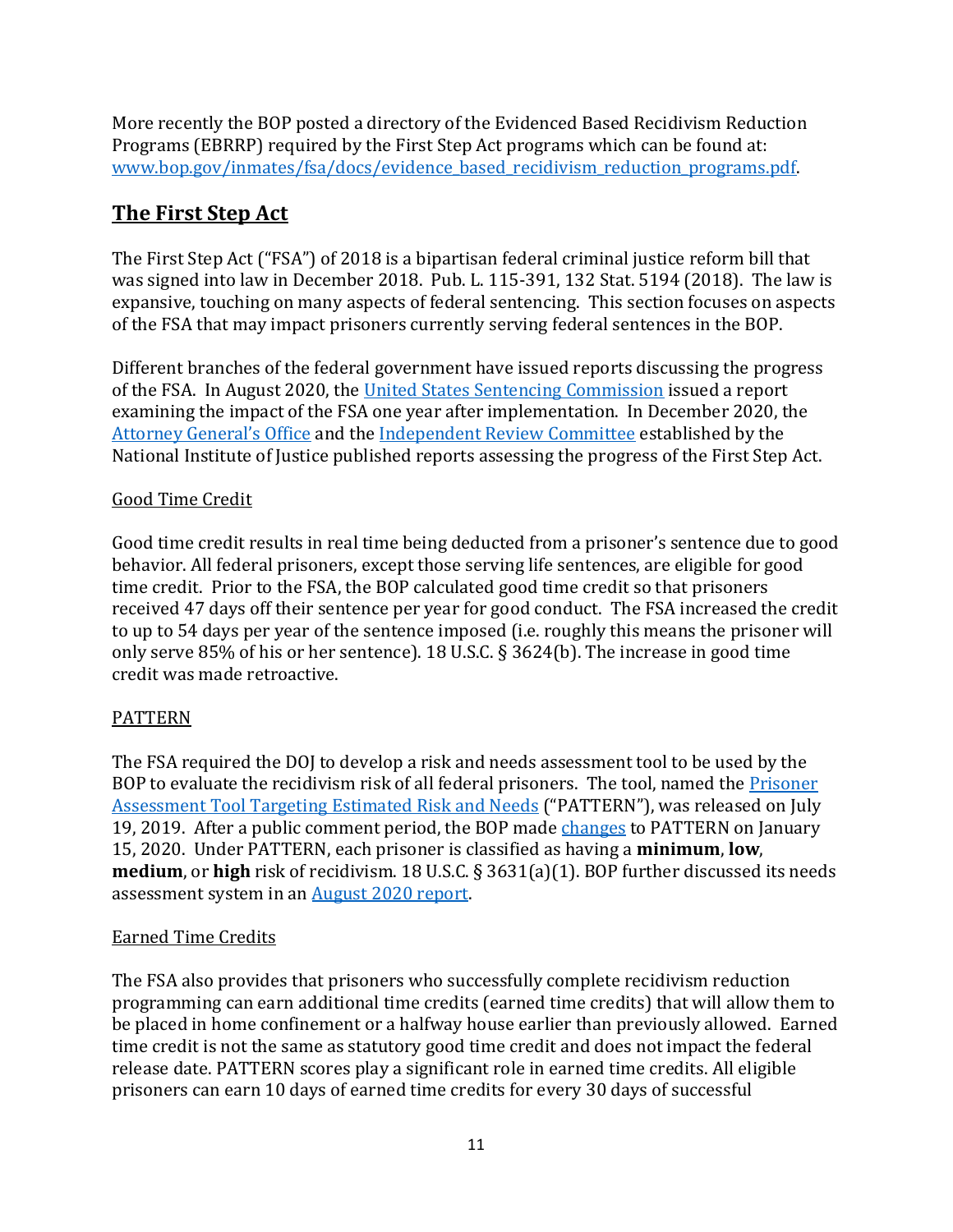participation in designated programming. 18 U.S.C. § 3632(d)(4). However, if the prisoner is categorized as a minimum or low risk PATTERN score over 2 consecutive assessments, they can earn an additional 5 days of time credits, for a total of 15 days for every 30 days of successful participation in designated programming. *Id.* Earned time credits can be used when accumulated credits are equal to the remainder of the prisoner's term. 18 U.S.C. § 3624(g). Only those who score as minimum or low risk can redeem earned time credits. However, prisoners participating in programming shall receive PATTERN reassessments at least every year. 18 U.S.C. § 3232(d)(5). Those determined to be medium or high risk and less than 5 years from their release date shall receive more frequent risk assessments. *Id.*

#### *Disqualifying Offenses*

A prisoner is ineligible for earned time credits if "serving a sentence for a conviction" under an [enumerated offense.](https://www.bop.gov/inmates/fsa/time_credits_disqualifying_offenses.jsp) 18 U.S.C.  $\S 3632(d)(4)(D)$ . These offenses include: trafficking in fentanyl, trafficking in heroin or methamphetamine with a role enhancement, sex offenses, and violent offenses if the defendant was sentenced to more than one year of imprisonment and has certain prior convictions. *See* 18 U.S.C. § 3632(d)(4)(D)-(E). Deportable persons subject to a final order of removal are also ineligible for earned time credits. 18 U.S.C. § 3632(e). While ineligible persons cannot earn time credits, they can earn other benefits through program participation such as: phone and visitation privileges, transfer to a prison closer to home, increased commissary limits, email privileges, and preferred housing units. 18 U.S.C. § 3624(g).

#### Compassionate Release

The FSA significantly changed the process for prisoners to seek a reduction in sentence under 18 U.S.C. § 3582, which is commonly called "compassionate release." Prior to the FSA, only BOP could file a compassionate release motion on a prisoner's behalf, but rarely did so. From 2006 to 2011, an average of only 24 prisoners were released each year through BOP-filed motions. Dep't of Justice, Office of the Inspector General, *[The Federal](https://oig.justice.gov/reports/2013/e1306.pdf)  [Bureau of Prisons' Compassionate Release Program](https://oig.justice.gov/reports/2013/e1306.pdf)* (April 2013), at 1. To increase the use and transparency of compassionate release, Congress enacted section 603 of the FSA, which authorized courts to modify a term of imprisonment "upon motion of the defendant." 18 U.S.C. § 3581(c)(1)(A). With this change, prisoners can now file compassionate release motions directly with their sentencing judges.

#### *Administrative Requirements*

Before a prisoner can file a motion with the sentencing Judge, the statute requires that he or she first make a compassionate release request to the warden of his or her prison. The BOP's internal policies for applying for compassionate release can be found in its **Program Statement 5050.50**. Under the compassionate release statute, a sentencing court may reduce a defendant's sentence upon their motion "after the defendant has fully exhausted all administrative rights to appeal a failure of the Bureau of Prisons to bring a motion on the defendant's behalf or the lapse of 30 days from the receipt of such a request by the warden of the defendant's facility, whichever is earlier." 18 U.S.C. § 3582(c)(1)(A). Most courts have interpreted this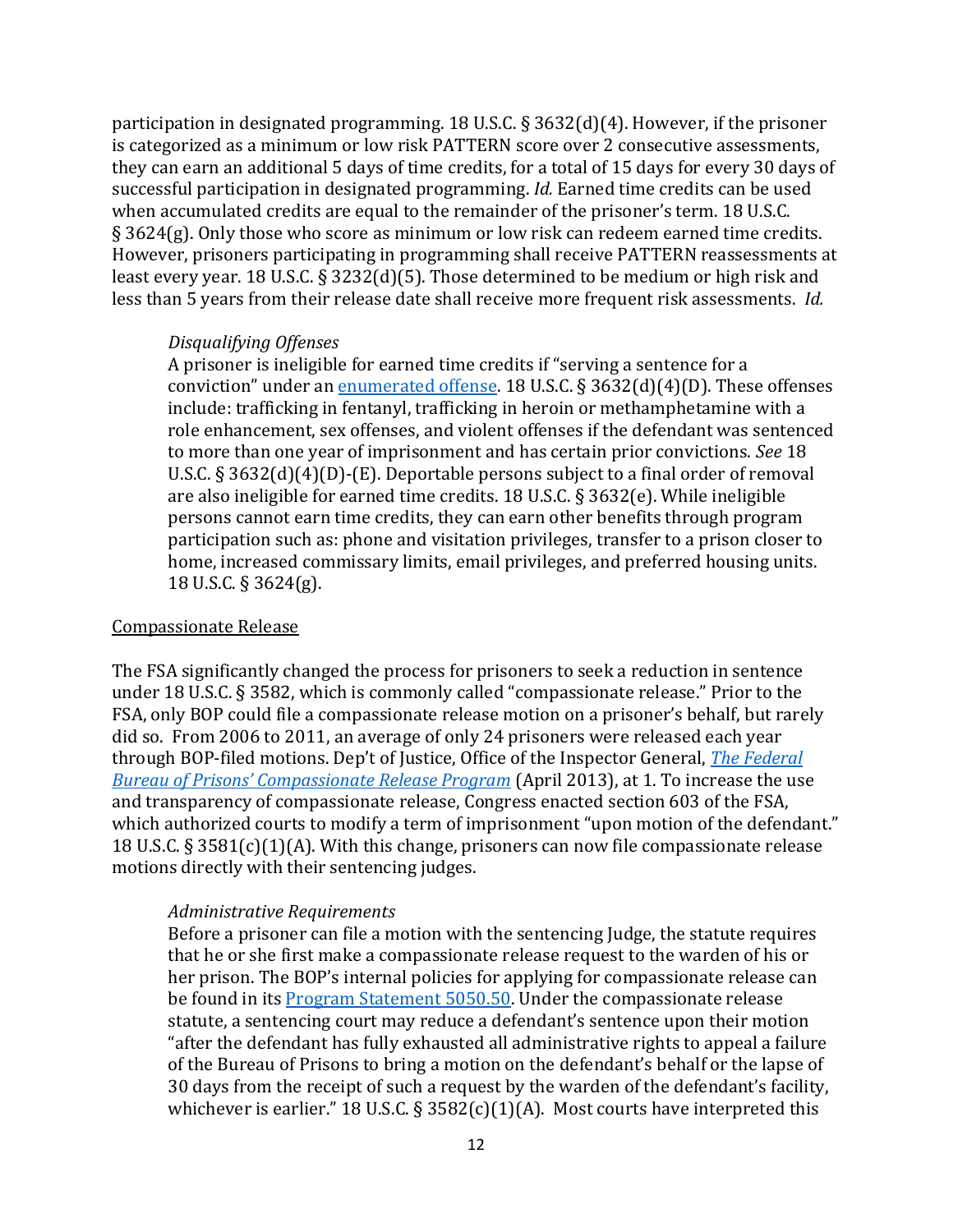language to mean, 30 days after the prisoner makes his request to the warden, the court can rule on the compassionate release motion. *See, e.g., United States v. Alam*, 960 F.3d 831, 834 (6th Cir. 2020) ("Prisoners who seek compassionate release have the option to take their claim to federal court within 30 days, no matter the appeals available to them.")

#### *Compassionate Release Motion*

The statutory requirements for a sentence reduction under 18 U.S.C.  $\S$  3582(c)(1)(A), as amended by FSA, are that the court find:

- (1) "extraordinary and compelling reasons" for the reduction;
- (2) ensure any reduction is consistent with applicable policy statements; and
- (3) consider the relevant sentencing factors under section 3553(a).

18 U.S.C. § 3582(c)(1)(A). Extraordinary and compelling reasons are not defined in the statute, but examples are given in the notes of the policy statement found in USSG § 1B1.13. The examples fall into four categories based on a defendant's:

- (1) terminal illness;
- (2) serious physical or mental health illness;
- (3) advanced age and deteriorating health; or
- (4) compelling family circumstances.

*See* U.S.S.G. § 1B1.13 comment n.1(A)–(C). There is also a catch-all provision for "extraordinary and compelling reason[s] other than, or in combination with" the other reasons, as determined by the Director of the BOP. *Id.* comment n.1(D). However, given conflicts between § 3582, as amended by the FSA, and §1B1.13, many courts have found that "[w]hile the old policy statement provides helpful guidance, it does not constrain the Court's independent assessment of whether 'extraordinary and compelling reasons' warrant a sentence reduction under § 3582(c)(1)(A)(i)." *United States v. Beck*, 425 F. Supp. 3d 573, 579 (M.D.N.C. 2019). This means that many courts have looked to **reasons other than those listed in § 1B1.13** to determine what constitutes extraordinary and compelling reasons. Court have now begun to consider factors such as a prisoner's age or illness in relation to COVID-19; the threat of COVID-19 to prisoners in BOP facilities; failure to receive adequate medical treatment; and the fact that a prisoner, sentenced today, might be subject to a much lower sentence in light of intervening changes in the law such as the FSA.

#### *Filing the Motion*

Some courts have issued standing orders to allow Federal Defender offices to handle compassionate release motions, but, in many cases, prisoners must either retain attorneys, file their motions pro se, or seek pro bono representation through various [NACDL compassionate release projects.](https://www.nacdl.org/Landing/ReturntoFreedom)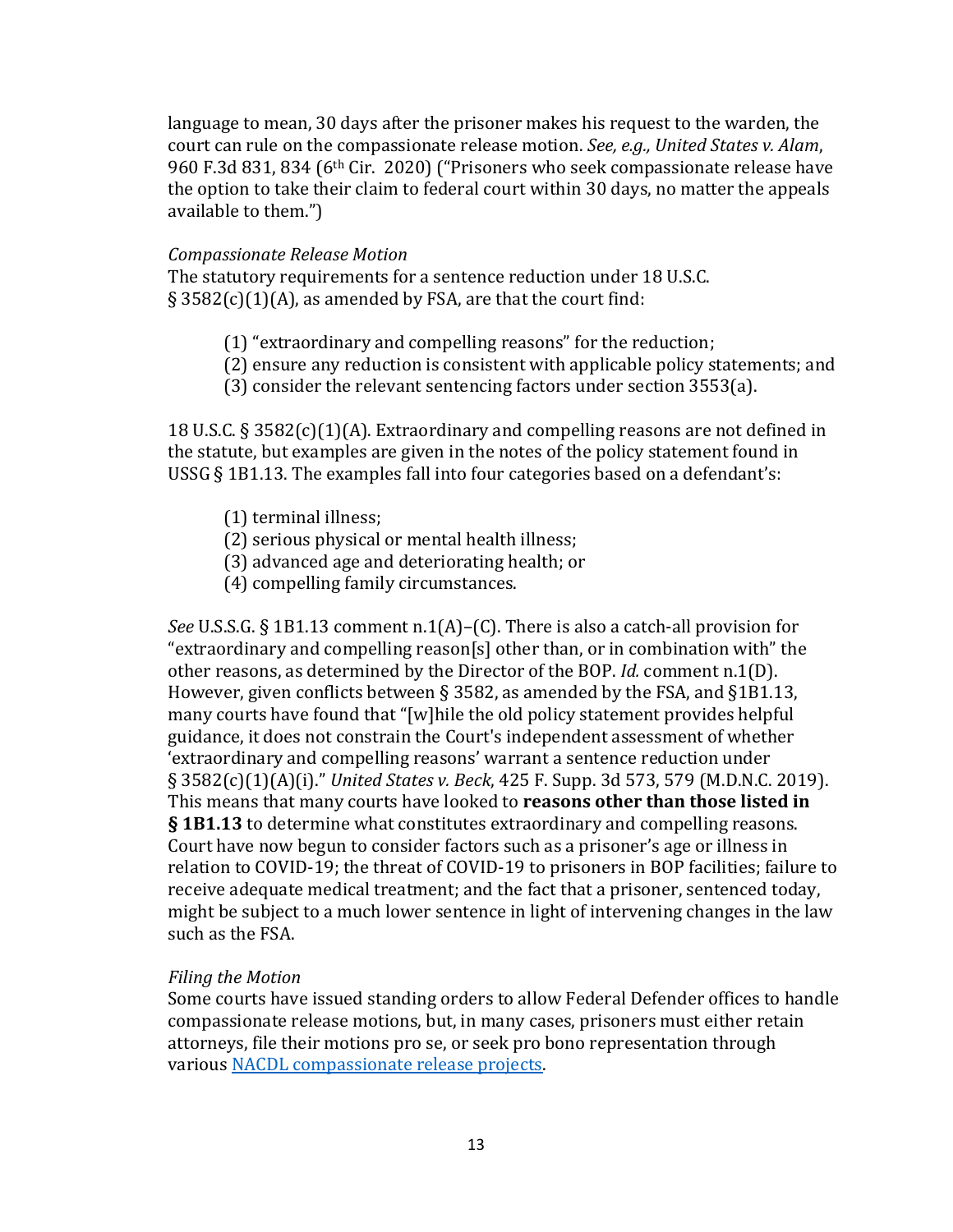## Elderly Offender Home Detention Program

This program was reauthorized by the FSA to allow elderly prisoners to serve the remainder of their sentence on home confinement if they meet the BOP's criteria. Either the BOP staff or the prisoner can make a written request for placement in this program. *See* [BOP Operations Memorandum 001-2020](https://www.bop.gov/policy/om/001-2020.pdf) at 2(b). Elderly offenders must be at least 60 years old; not serving a life sentence or a sentence based on convictions for crimes of violence, sex offenses, or other serious offenses; no prior convictions for sex offenses; and no history of violence, *inter alia*. *See id*. at 2(e). Terminally ill offenders can also be considered for home confinement if they meet certain criteria. *Id*. at 2(e).

#### Home Confinement for Low-Risk Offenders

The FSA maximizes the amount of time a prisoner can potentially spend on home confinement. Under 18 U.S.C. § 3624(c), the BOP shall ensure that a prisoner spends a portion of the final months of his imprisonment term (not to exceed 12 months) under conditions that will afford the prisoner a reasonable opportunity to adjust and prepare for the re-entry. *See* [BOP Operations Memorandum 001-2020.](https://www.bop.gov/policy/om/001-2020.pdf) Such conditions may include a halfway house, but the statute provides that a prisoner can be also placed in home confinement for 10% of the term of imprisonment or 6 months, whichever is less.  $§$  3624(c)(2).

#### *CARES Act*

In light of the COVID-19 pandemic, Attorney General Barr expanded BOP's power even further under the CARES Act to transfer prisoners to home confinement. Priority has been given to prisoners with minimum or low PATTERN scores, in addition to other criteria. *See* [March 26, 2020 Barr Memo;](https://www.bop.gov/coronavirus/docs/bop_memo_home_confinement.pdf) [April 3, 2020 Barr Memo.](https://www.bop.gov/coronavirus/docs/bop_memo_home_confinement_april3.pdf)

It should be noted there are several internal BOP memoranda discussing the DOJ criteria from these Barr memos that are not available on the BOP website.

# Crack Retroactivity

The Fair Sentencing Act, made effective on August 3, 2010, increased the quantity of crack cocaine that triggered mandatory minimum penalties under the federal drug statute. Prisoners sentenced before August 3, 2010, who did not otherwise receive the benefit of the statutory penalty changes made by the Act, are eligible under section 404 of the FSA for a sentence reduction. Prisoners should contact the federal defender office in their sentencing district to determine if they are eligible. Those sentenced in the Eastern District of Kentucky or the Southern District of Georgia, which have no Federal Defender Offices, should contact NACDL [\(eblackwood@nacdl.org\)](mailto:eblackwood@nacdl.org).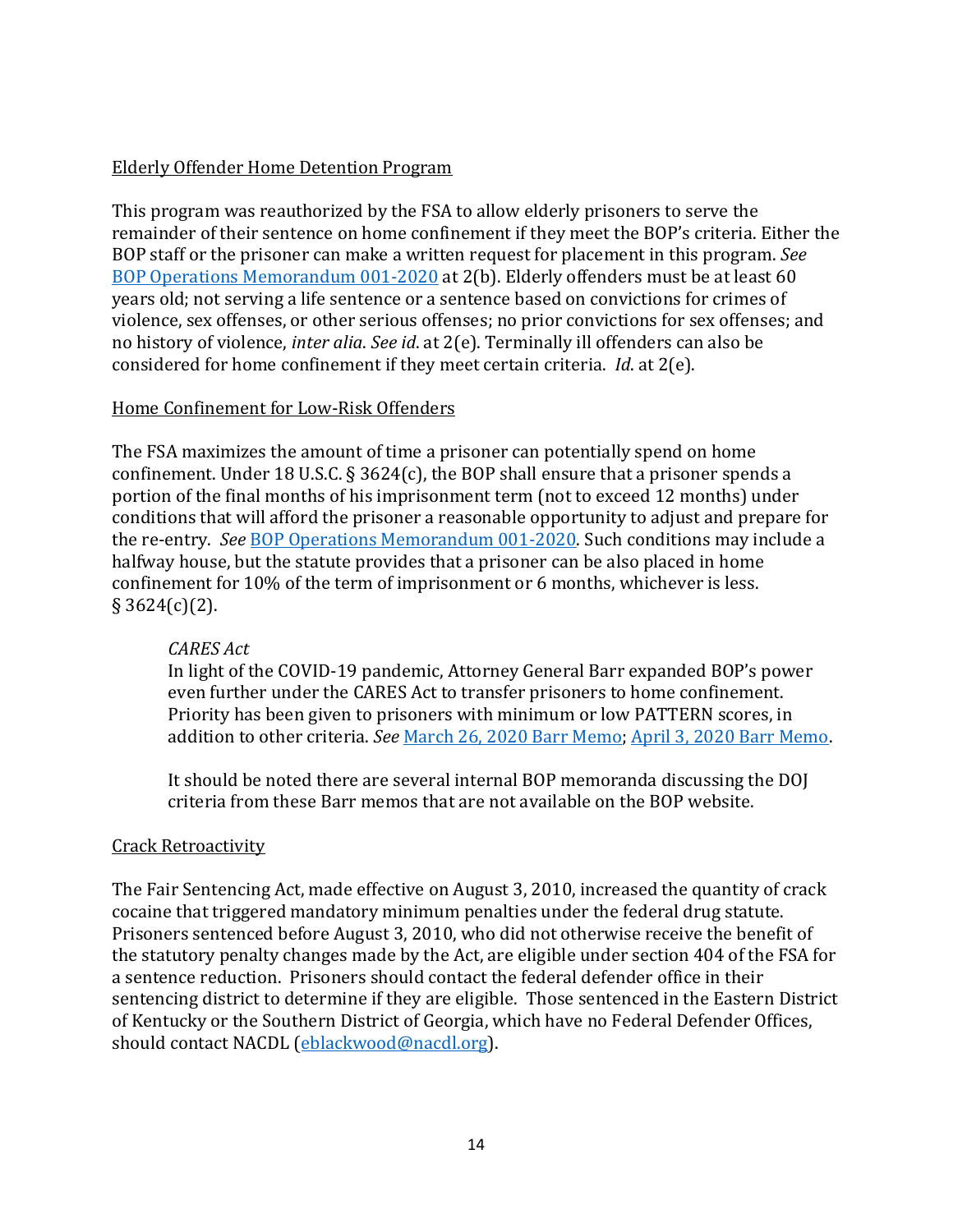# **BOP Detention**

The BOP houses people in both federal detention facilities (aka: MCC/MDC/FDC) and private and local government contracts in the more rural areas without a federal facility. Contract facilities are not subject to the exact rules and regulations so it is important to access the facility website for specific information. There is a separate, comprehensive pretrial policy as well as U.S. Marshal Policies which cover the vast array of detention issues.

[U.S. Bureau of Prisons January 31, 2003, Program Statement concerning Pretrial Inmates](http://www.bop.gov/policy/progstat/7331_004.pdf)

#### [U.S. Marshals Service Fact Sheet -](https://www.usmarshals.gov/duties/factsheets/prisoner_ops.pdf) Prisoner Operation[s](https://www.usmarshals.gov/duties/factsheets/prisoner_ops.pdf)

#### Funds

For people incarcerated in a federal facility, families and friends mail postal money orders to a centralized "lock box" in Iowa, however, most prefer to send money by Western Union and MoneyGram. Contract facilities use various vendors like JPay. Clients should be warned against their families sending money to another prisoner as they can be charged with a violation of BOP policy.

#### *Inmate Trust Fund*

The trust fund account is a non-interest-bearing account which is used to pay for commissary purchases, transfer money to phone and email accounts, as well as send money to family and others in the community. All trust fund processes are governed by a lengthy manual at: [www.bop.gov/policy/progstat/4500.12.pdf.](http://www.bop.gov/policy/progstat/4500.12.pdf)

#### Communications

Information on each individual BOP facility, including address, visitation hours, mail procedures, and programming available, can be found on the [BOP website.](https://www.bop.gov/)

#### General Visitation

BOP Policy on Visitation: [http://www.bop.gov/policy/progstat/5267\\_09.pdf.](http://www.bop.gov/policy/progstat/5267_09.pdf) It should be noted that each facility website has the visiting schedule and a local visiting institutional supplement.

Each warden must establish procedures that allow each inmate a minimum of four hours of visitation per month (28 CFR 540.43).

#### Search

All visitors may be subjected to a search of their person and their personal property, and in some instances screening by an ion spectrometer technology. A positive result may come from a family member being in proximity to a person smoking marijuana.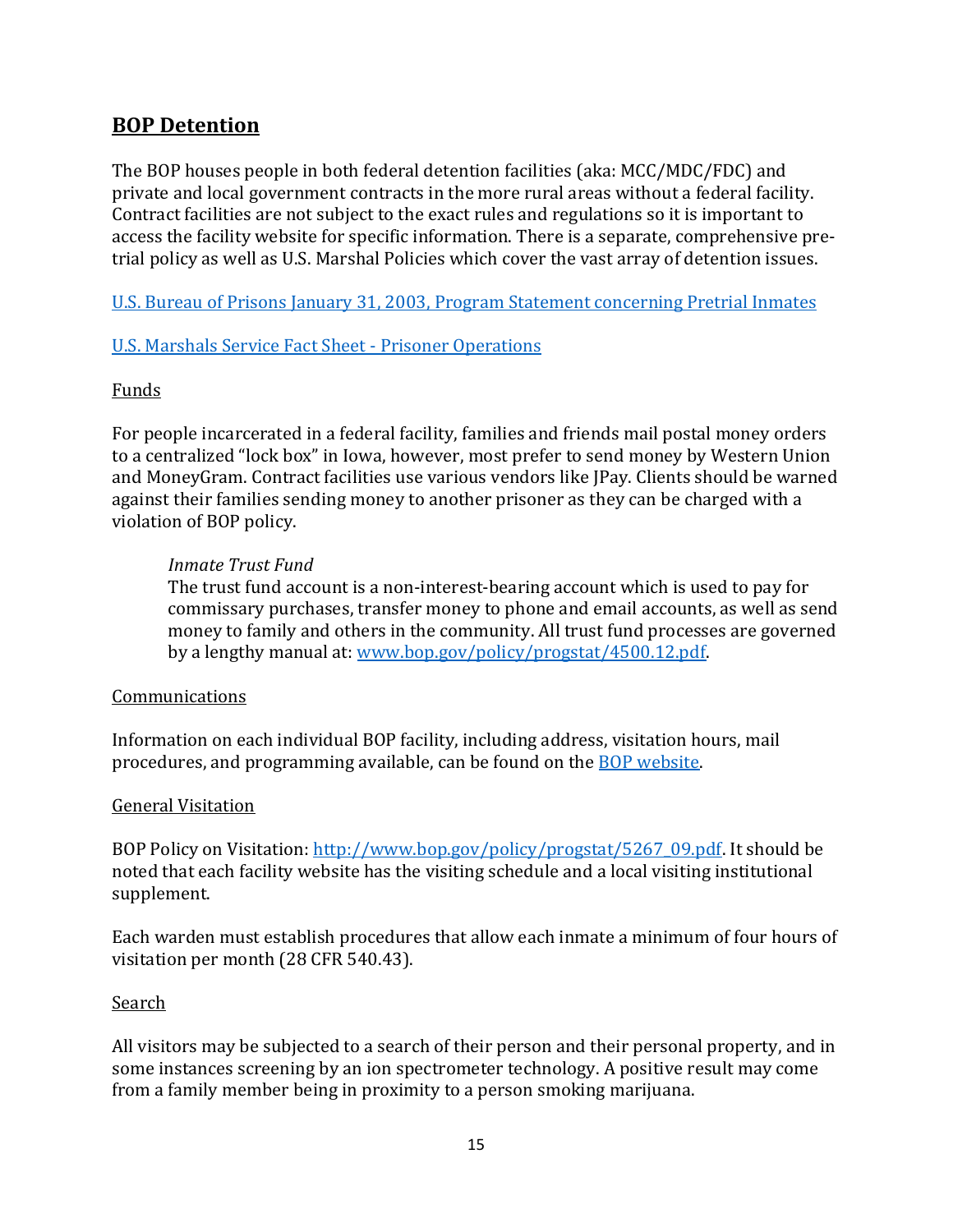## Consular Visits

When it is determined an individual who is incarcerated is the citizen of a foreign country, the warden must permit the consular representative of that country "to visit on matters of legitimate business." These visits may not be withheld due to disciplinary sanctions upon the incarcerated person (28 CFR 540.45(b)). The case manager is required to notify inmates of treaty nations of their treaty transfer eligibility shortly after arrival.

# U.S. Department of Justice April 9, 2019, [Change Notice concerning Transfer of Offenders](http://www.bop.gov/policy/progstat/5140_042_cn-1.pdf)  [To or From Foreign Countries](http://www.bop.gov/policy/progstat/5140_042_cn-1.pdf)

## Loss of Visitation

Ordinarily, the placement in detention or segregation status does not itself deny an individual their visitation. However, it is not uncommon for visiting to be temporarily suspended pending an investigation on the more serious alleged behavior. Visitation may only be restricted or disallowed if the individual is found to have committed a prohibited act relating to the visiting guidelines or acted in a way that would indicate they threaten the security/orderliness of the visitation room. Given the secret nature of transfers, it is always practical to access the BOP locator prior to a visit to make sure the person is still at the facility: [www.bop.gov/inmateloc/.](http://www.bop.gov/inmateloc/)

## Legal Visitation

Attorney-client visits may not be subject to auditory supervision, but may be subject to visual supervision (28 CFR 540.46).

To the extent practicable, attorney visits for both pre-trial and sentenced individuals are to occur in a private conference room (28 CFR 540.46).

Pre-trial: 28 CFR 551.117 Post-sentencing: 28 CFR 543.12-543.16

Please refer to the individual facility website for local procedures on legal visiting hours and other legal visiting information unique to that facility, which includes a local visiting supplement and inmate handbook. Informative policies regarding legal activities and visiting can be found at: [http://www.bop.gov/policy/progstat/5267\\_09.pdf](http://www.bop.gov/policy/progstat/5267_09.pdf) and [www.bop.gov/policy/progstat/1315\\_007.pdf.](http://www.bop.gov/policy/progstat/1315_007.pdf)

#### *Mail*

All general mail is subject to monitoring and legal mail must be marked as indicated in the policy for it to be opened in the presence of the person. See section 11 in the policy on Correspondence at: [www.bop.gov/policy/progstat/5265\\_014.pdf.](http://www.bop.gov/policy/progstat/5265_014.pdf) Due to the systemic introduction of suboxone, some facilities have enacted additional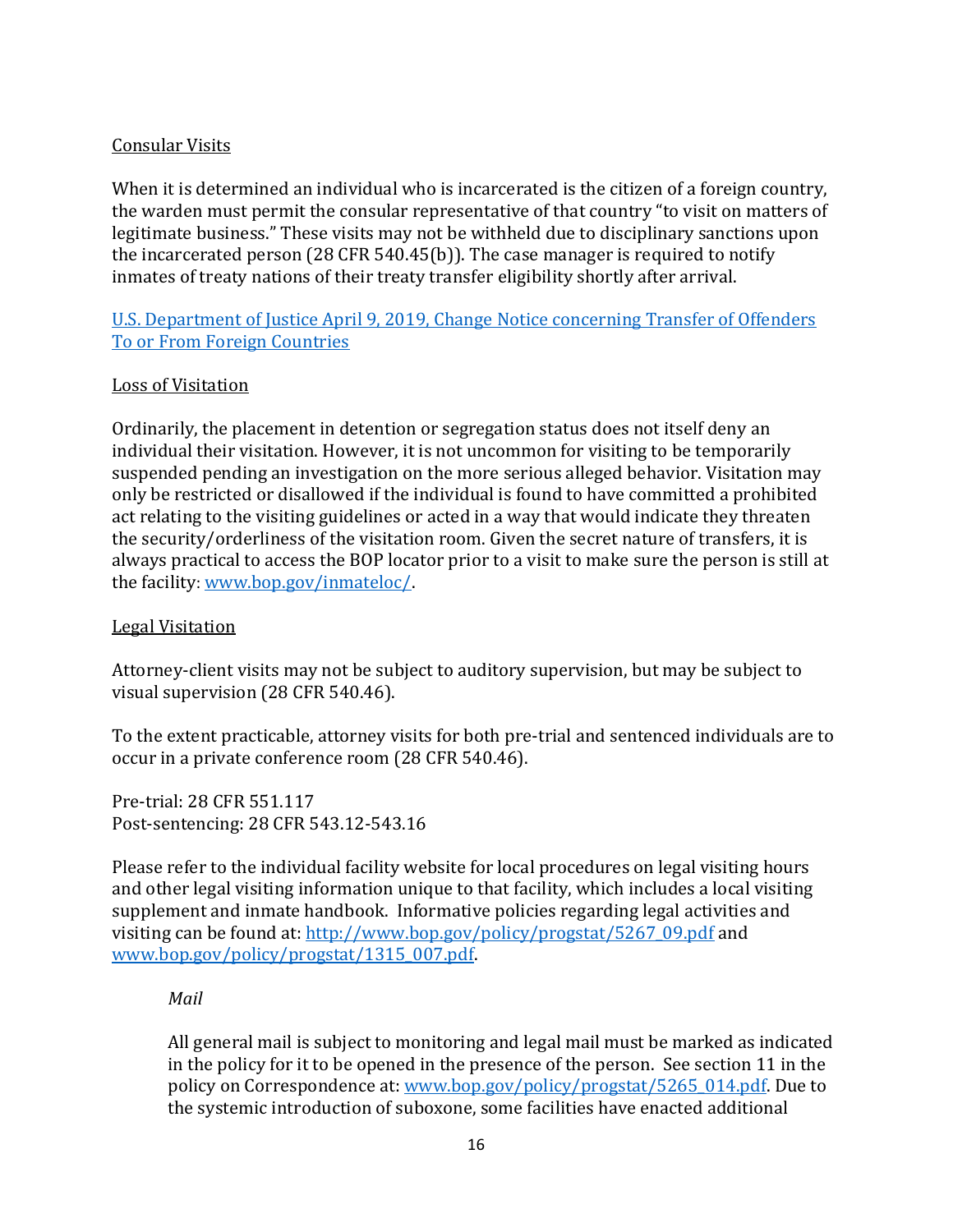restriction on general correspondence such as rejecting colored paper and even greeting cards.

# *Telephone*

All calls are monitored and recorded on a BOP database that is accessible to all staff. A domestic argument over the telephone can result in an incident report for "Threatening." This is more common when there is a verbal dispute with the officer. Unmonitored legal calls are possible but are more difficult in non-administrative jail facilities. Refer to the [policy on Telephone Regulations](https://www.bop.gov/policy/progstat/5264_008.pdf) and [Chapter 6 of the Trust](https://www.bop.gov/policy/progstat/4500_011_CN-1.pdf)  [Fund Manual.](https://www.bop.gov/policy/progstat/4500_011_CN-1.pdf)

## *Email*

All email is also monitored in real time and stored for accessibility on a database for all staff to review. Email is contracted out and falls within the broader Trulincs system governed by Chapter 14 of the above referenced Trust Fund Manual. Clients should be advised it is not uncommon for correctional officers to search the database and issue incident reports based on email and conversations.

#### Programming

Various programs are available to detainees after sentencing. BOP's Directory of National Programs provides key information, including program description, admission criteria, length, empirical support for efficacy, and institutional locations. The programs in the directory are not offered at every facility.

#### Federal Bureau of Prisons September 13, 2017, [Directory of National Programs](https://www.bop.gov/inmates/custody_and_care/docs/20170913_Directory_of_National_Programs1.pdf)

In addition, the Evidenced Based Recidivism Reduction (EBRR) programs and productive activities which qualify for incentives can be found at: [www.bop.gov/inmates/fsa/docs/evidence\\_based\\_recidivism\\_reduction\\_programs.pdf.](http://www.bop.gov/inmates/fsa/docs/evidence_based_recidivism_reduction_programs.pdf)

# *Occupational/Educational Training*

The BOP offers both educational and occupational training once a person completes the GED or has a verified high school diploma. The policy governing educational and vocational programs ar[e Literacy,](http://www.bop.gov/policy/progstat/5350_028.pdf) [Occupational Education Programs](http://www.bop.gov/policy/progstat/5353_001.pdf) and [Education,](http://www.bop.gov/policy/progstat/5300_021.pdf)  [Training and Leisure](http://www.bop.gov/policy/progstat/5300_021.pdf) Time Program Standards.

Pre-trial detainees may participate in correspondence and self-study educational courses at their own expense and, when consistent with institutional security, may have access to the institution's educational programs.

#### *Religious Worship*

All inmates may participate in religious programs and the governing policy is Religious Beliefs and Practices.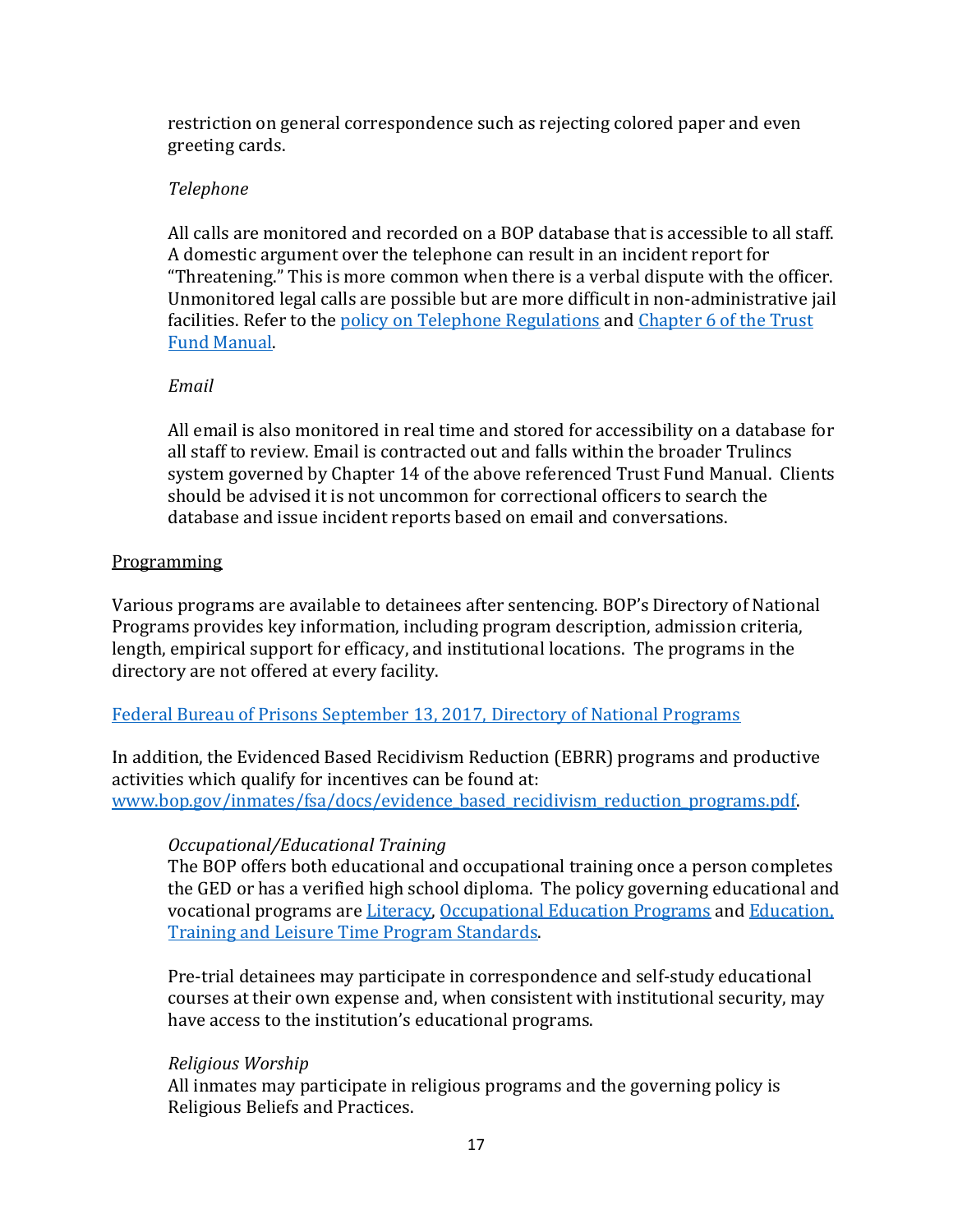# [U.S. Department of Justice June 12, 2015,](https://www.bop.gov/policy/progstat/5360_009_CN-1.pdf) Program Statement 5360.09 concerning [Religious Beliefs and Practices](https://www.bop.gov/policy/progstat/5360_009_CN-1.pdf)

# *Minister of Record*

An individual may receive visits from their "minister of record" by submitting a written request to the facility chaplain. Upon approval, the Minister of Record will be added to the individual's visitation list, but the Minister of Record *does not count* against the total number of persons allowed on an inmate's visitation list.

#### *Clergy*

Visits from clergy other than the Minister of Record must follow the facility's general visitation policy.

#### *Mothers and Infants Nurturing Together Program*

The MINT Program is a community-based residential program preparing pregnant inmates for delivery and bonding with their infant after giving birth. Generally, participation begins the last two months of pregnancy and continues three to six months after delivery. Upon completion, the individual returns to the BOP institution to their complete sentence. The BOP has exercised their authority to extend MINT placement for up to one year.

## To qualify for MINT, participants must:

- 1. Be pregnant upon incarceration,
- 2. Have a delivery date prior to release,
- 3. Have less than five years remaining on sentence,
- 4. Qualify for halfway house placement, and
- 5. Assume financial responsibility for their child's care.

#### Family Emergencies and Furloughs

Immediate family emergencies like bedside visits and funerals may be able to be attended by either an escorted trip or furlough (unescorted). The BOP seldom approves furloughs even in minimum camp settings, so it is important to understand the eligibility and differences between an escorted trip and furlough. The eligibility and processing requirement are found within the below policies.

Furloughs: [www.bop.gov/policy/progstat/5280\\_009.pdf](http://www.bop.gov/policy/progstat/5280_009.pdf) 

Escorted Trips: [www.bop.gov/policy/progstat/5538\\_07.pdf](http://www.bop.gov/policy/progstat/5538_07.pdf) 

#### Classification and Review

While an inmate received a security classification prior to designation, they are scheduled for an "Initial Classification" meeting within four weeks of arrival at the initially designated facility. During this meeting, short-term and long-term programs are recommended.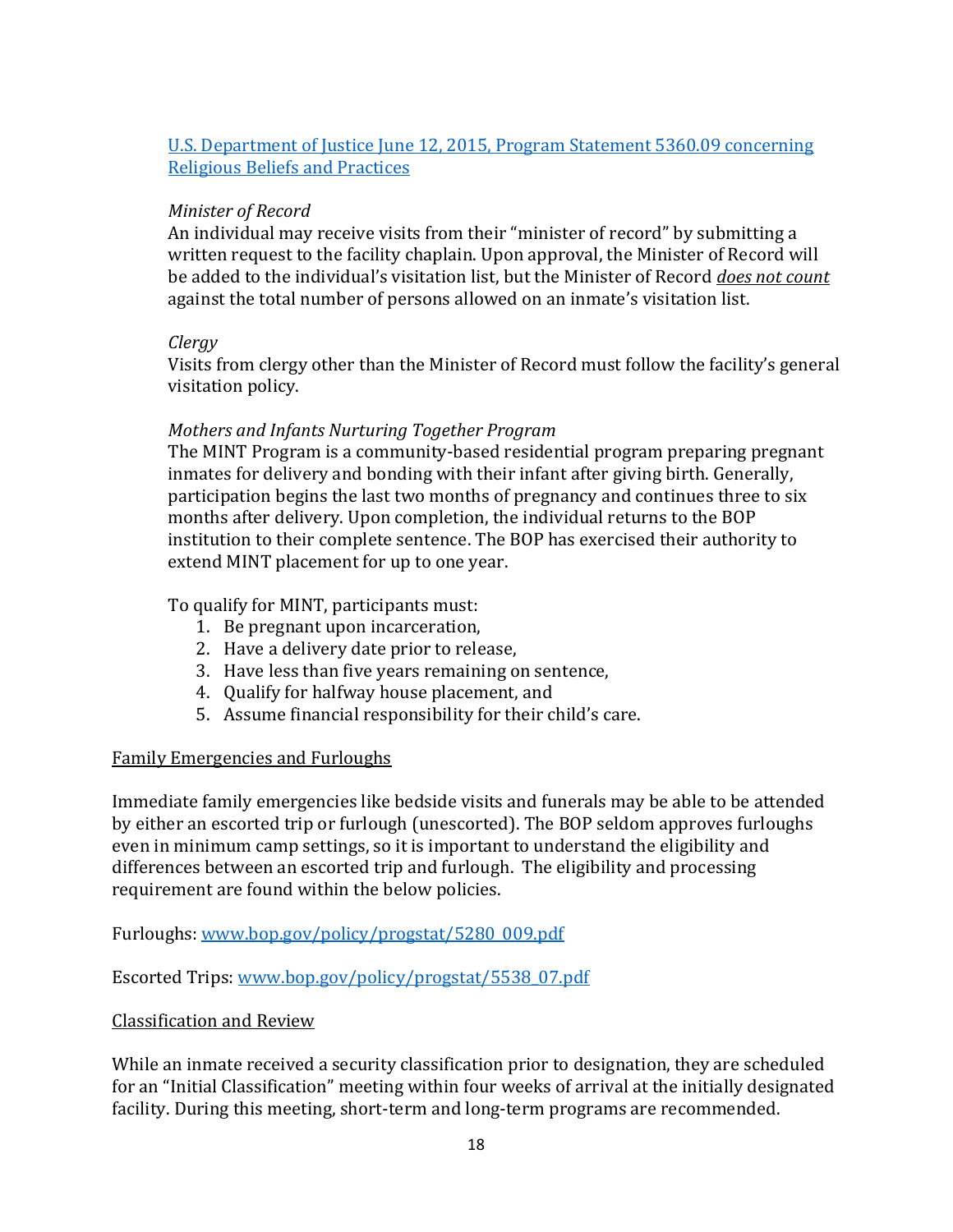Program recommendations are reviewed every three or six months in subsequent formal unit team meetings which are called program reviews. A person's Classification and Risk Assessment is updated yearly.

# [U.S. Department of Justice July 24, 2006, Program Statement concerning Inmate](https://www.bop.gov/policy/progstat/5322_013.pdf)  [Classification and Program Review](https://www.bop.gov/policy/progstat/5322_013.pdf)

# Residential Re-Entry Centers

RRCs (aka: halfway houses) are transfers near the end of a sentence for transitional living to accomplish re-entry goals such as securing employment, obtaining a residence, and accumulating release funds. While the Second Chance Act authorizes up to a 12-month placement, it is rare when a person is afforded over six months due to capacity constraints. Home detention eligibility is limited to the lesser of six months or 10% aside from the Elderly Offender Program and more recently the CARES Act. The BOP policy on the First Step Act pre-release time credits (aka: FTC) has not yet been issued but will mandate the agency to award credit for program participation and productive activities as defined for inmates meeting certain eligibility requirements.

U.S. Department of Justice December 16, [1998, Change Notice to reissue the Program](http://www.bop.gov/policy/progstat/7310_004.pdf)  [Statement on Community Corrections Center \(CCC\) Utilization and Transfer Procedures](http://www.bop.gov/policy/progstat/7310_004.pdf)

[U.S. Department of Justice December 15, 2017, Change Notice concerning Home](http://www.bop.gov/policy/progstat/7320_001_CN-2.pdf)  **[Confinement](http://www.bop.gov/policy/progstat/7320_001_CN-2.pdf)** 

# Female Population

Office of the Inspector General: R[eview of the Federal Bureau of Prisons' Management of its](https://oig.justice.gov/reports/2018/e1805.pdf)  [Female Inmate Population, Sept. 2018.](https://oig.justice.gov/reports/2018/e1805.pdf)

The female offender management manual can be found at: [www.bop.gov/policy/progstat/5200.02\\_cn1.pdf.](http://www.bop.gov/policy/progstat/5200.02_cn1.pdf) 

A list and map of female facilities can be found at: www.bop.gov/inmates/custody and care/female offenders.jsp.

# Transgender Individuals

BOP Transgender Offender Manual: [www.bop.gov/policy/progstat/5200-04-cn-1.pdf.](http://www.bop.gov/policy/progstat/5200-04-cn-1.pdf)

# Medical Services

BOP Policies regarding medical care are found on the BOP website. Medical designations and referrals are made by a BOP Medical Designator. Factors considered are urgency of need, cost-effectiveness, BOP institution capabilities, expected service period (including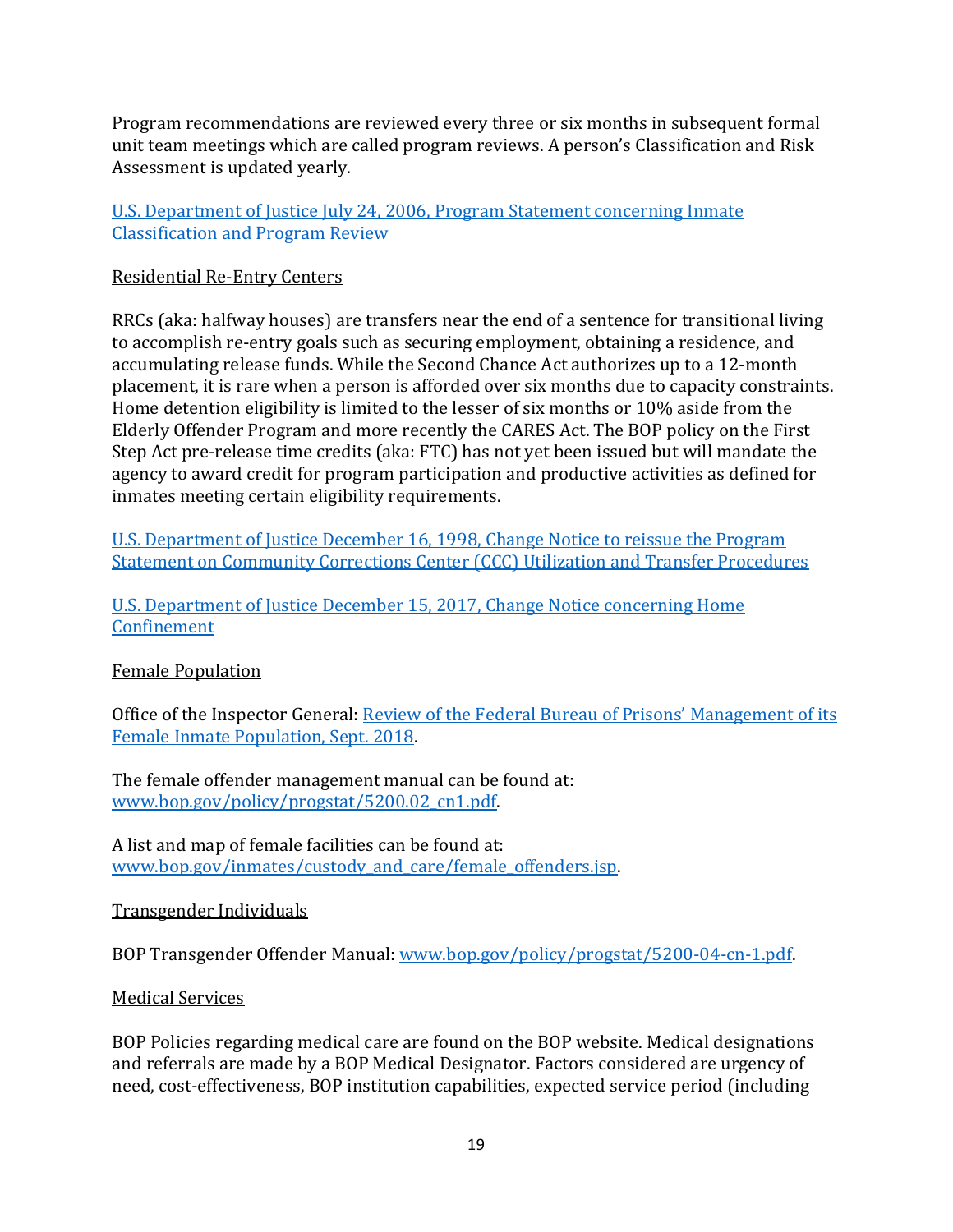recuperation), current bed space availability, security, and consultation with BOP physician at sending and receiving facilities.

Initial designation is for those recently sentenced. Individuals with acute medical/psychiatric problems or chronic care requirements are referred by the Community Corrections Office to the Medical Designator for initial designation. That can include designation to a Medical Referral Center (MRC).

Individuals without acute/chronic medical needs are designated by the Designations and Sentence Computation Center in Grand Prairie, TX.

Medical re-designation is initiated by the facility Chief Clinical Director for individuals with acute medical, surgical, or psychiatric conditions or for those with chronic care needs that cannot be met at their current institution.

It is important for the BOP Office of Medical Designations and Transportation (OMDT) to have the necessary medical records for a proper assessment. Separate medical and psychological reports are not ordinarily uploaded into the designation processing database known as "E-DES." Clients will be given a "provisional" care level for the initial designation that will be reviewed and made "non-provisional" by clinicians upon an evaluation after arrival.

# *Co-Pay Fees*

Individuals are generally charged a \$2.00 co-pay for medical visits. Those without funds are not charged the health care service fee if considered indigent. Individuals are not charged the health care services fee if they have had a trust fund account balance of less than \$6.00 for the prior 30 days.

Exceptions to payment include:

- Those in Medical Referral Centers are not charged for medical visits relating to the primary diagnosis for their MRC placement
- Service based on a staff referral (e.g., blood pressure monitoring) or staffapproved follow-up treatment
- Preventative health care services
- Emergency services
- Prenatal Care
- Diagnosis/treatment of chronic infectious diseases
- Mental health care
- Substance abuse treatment

#### Dental Services

Routine services are provided in the order of a waitlist held in a single, national database. The database is maintained so that inmates transferred from one facility to another will not lose their place in line for services.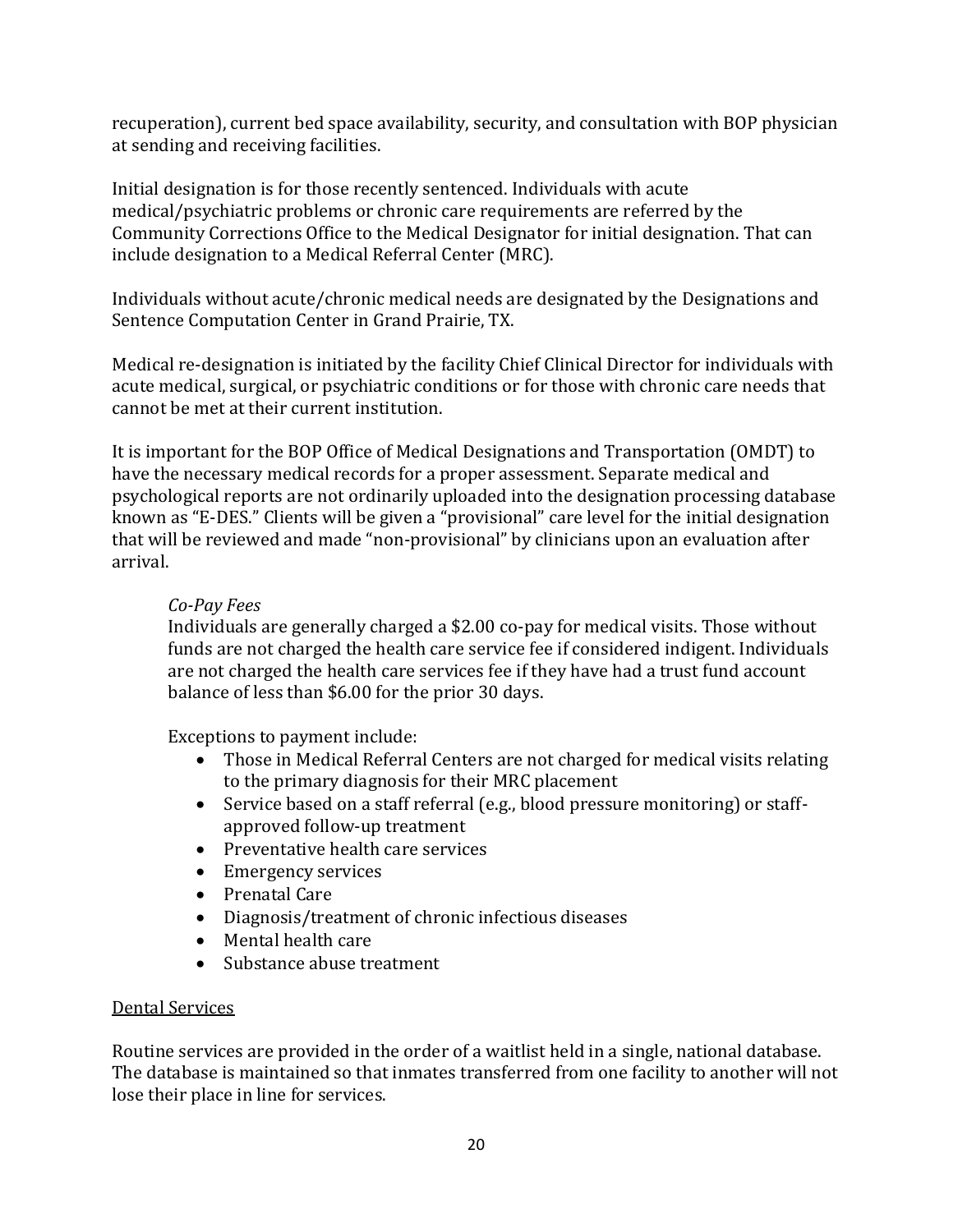All individuals regardless of classification or security level are entitled to sick call/urgent care services.

Pre-trial detainees are eligible to receive comprehensive care by requesting placement on the national waiting list after they have been in custody for 12 months.

The General Population is eligible for the national wait list for comprehensive care.

Those living in Residential Re-Entry Centers or Community Corrections Facilities are only eligible for emergency care.

The most comprehensive medical policies which include the standards of care are at: [http://www.bop.gov/resources/health\\_care\\_mngmt.jsp.](http://www.bop.gov/resources/health_care_mngmt.jsp)

Some of the most important medical policies at the above referenced link include:

[Federal Bureau of Prisons May, 2019, Care Level Classification for Medical and Mental](https://www.bop.gov/resources/pdfs/care_level_classification_guide.pdf)  [Health Conditions or Disabilities](https://www.bop.gov/resources/pdfs/care_level_classification_guide.pdf) [U.S. Department of Justice June 3, 2014, Program Statement concerning Patient Care](https://www.bop.gov/policy/progstat/6031_004.pdf) [Federal Bureau of Prisons Health Services National Formulary Part I \(Winter, 2019\)](http://www.bop.gov/resources/pdfs/2019_winter_national_formulary_part_I.pdf) [Federal Bureau of Prisons Health Services National Formulary Part II \(Winter, 2019\)](https://www.bop.gov/resources/pdfs/2019_winter_national_formulary_part_II.pdf)

#### Mental Health Services

BOP Policy on Treatment and Care of Inmates with Mental Illness can be found at: [www.bop.gov/policy/progstat/5310\\_16.pdf.](http://www.bop.gov/policy/progstat/5310_16.pdf)

# **Re-Entry and Release**

Pre-release planning begins on arrival and will get serious at about 18 months before release (and almost no one gets more than six months RRC despite the Second Chance Act increasing the statutory community placement to 12 months).

# Re-Entry Assistance

It is important to seek out resources for all persons transferring or leaving the Bureau of Prisons into the community. This section includes resources regarding housing, drug and medical treatment, and employment. While the list is not exhaustive, it is designed to provide a start for those persons being transferred from a secured facility into the transitional phase of re-entry back into society.

# *BOP*

A great deal of comprehensive information concerning resources available upon release can be found on BOP's website at: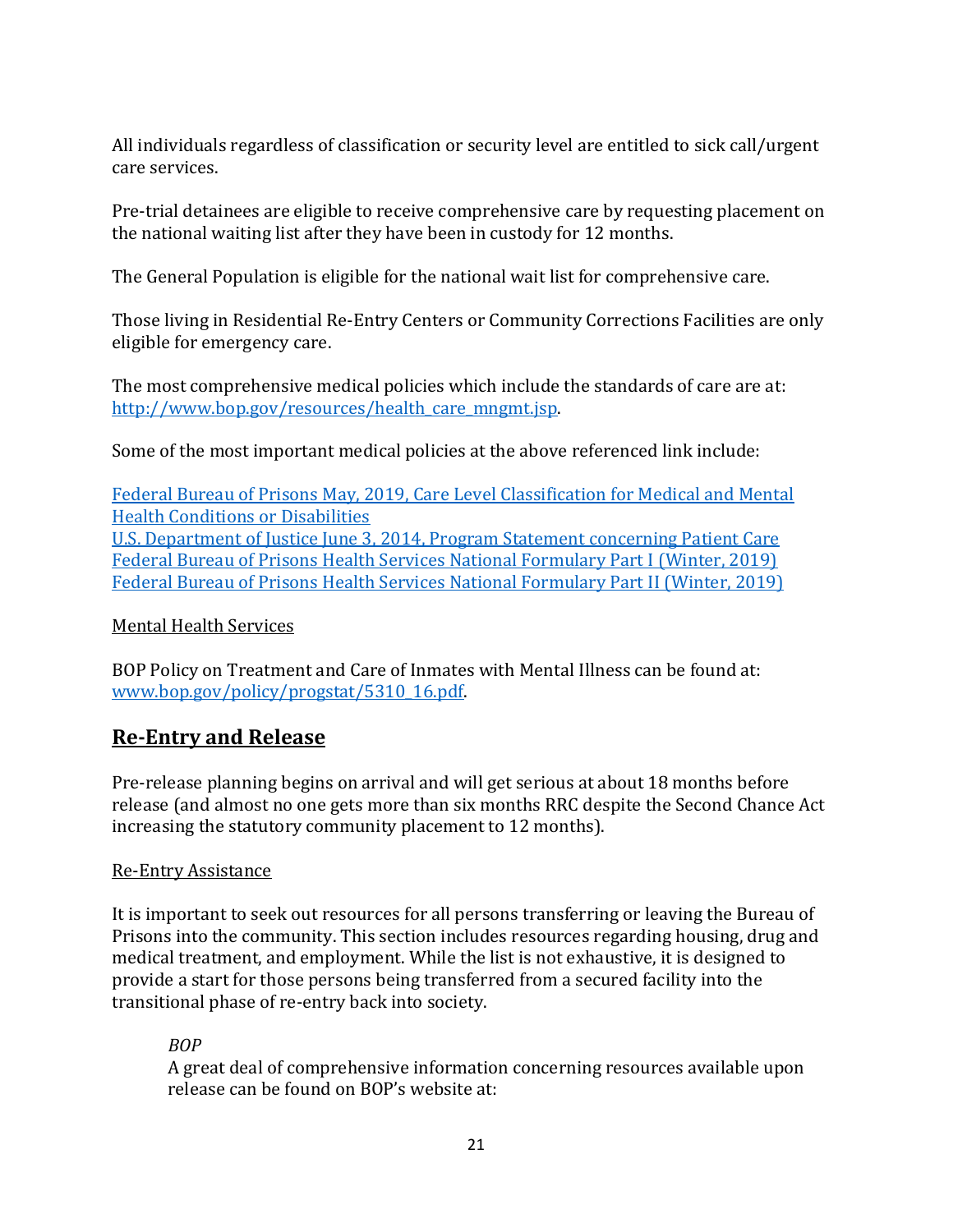[www.bop.gov/inmates/custody\\_and\\_care/reentry.jsp,](http://www.bop.gov/inmates/custody_and_care/reentry.jsp) [www.bop.gov/resources/former\\_inmate\\_resources.jsp,](http://www.bop.gov/resources/former_inmate_resources.jsp) and https://www.bop.gov/resources/pdfs/community rel\_planning\_guidelines\_for\_soci al work.pdf.

#### *The National Re-Entry Resource Center*

"NRRC" was established by the Second Chance Act (Public Law 110-199). The NRRC is funded and administered by the U.S. Department of Justice's Bureau of Justice Assistance (BJA). The website is operated by the Council of State Governments Justice Center. It is intended to be the nation's primary source of information and guidance in re-entry.

These are a series of updated fact sheets published by the NRRC designed to clarify existing federal policies that affect formerly incarcerated individuals and their families including housing, access to benefits, veterans' issues, employment, and juvenile issues, among others. These myth-busters address common areas of misunderstanding concerning eligibility for certain programs and services. They were developed by the Council of State Governments: [csgjusticecenter.org/nrrc/projects/mythbusters/.](https://csgjusticecenter.org/nrrc/projects/mythbusters/)

#### *Internal Revenue Service*

IRS information for various tax credits, including those available for individuals with a prior felony conviction: [http://www.irs.gov/businesses/small-businesses-self](http://www.irs.gov/businesses/small-businesses-self-employed/work-opportunity-tax-credit)[employed/work-opportunity-tax-credit.](http://www.irs.gov/businesses/small-businesses-self-employed/work-opportunity-tax-credit)

#### *National Institute for Justice* <https://nij.ojp.gov/topics/corrections/reentry>

#### *The Brookings Institute*

[www.brookings.edu/research/twelve-facts-about-incarceration-and-prisoner](http://www.brookings.edu/research/twelve-facts-about-incarceration-and-prisoner-reentry/)[reentry/](http://www.brookings.edu/research/twelve-facts-about-incarceration-and-prisoner-reentry/)

#### *Manpower Demonstration Research Corporation*

"MDRC" is testing a range of interventions designed to reduce recidivism and improve outcomes for those leaving incarceration as they face daunting obstacles to successful re-entry into their communities. This link explains those initiatives: [www.mdrc.org/issue/focus/prisoner-reentry.](http://www.mdrc.org/issue/focus/prisoner-reentry)

#### *Department of Justice*

[www.justice.gov/archive/fbci/progmenu\\_reentry.html](http://www.justice.gov/archive/fbci/progmenu_reentry.html)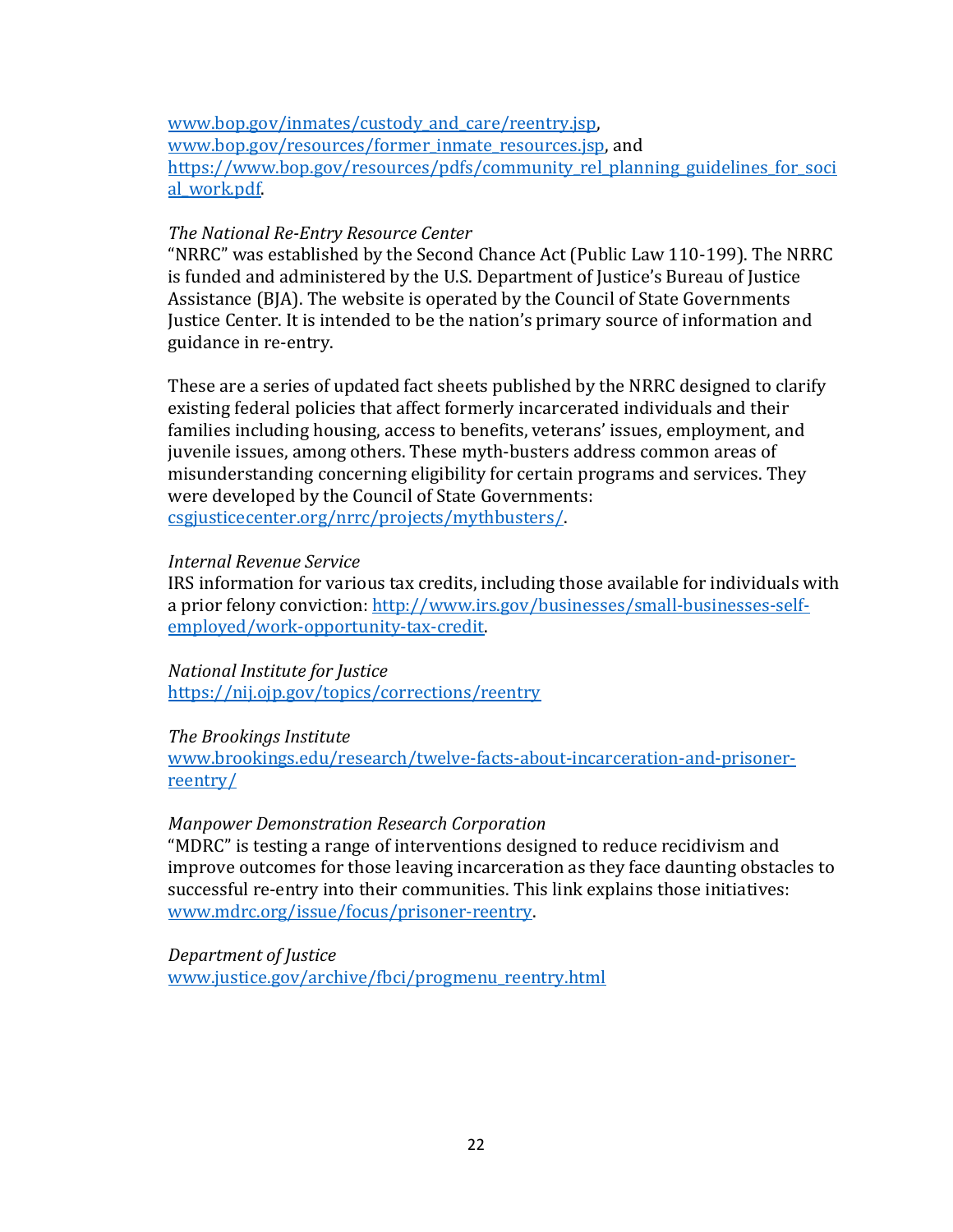# **APPENDIX A**

Agency and Organization Links

#### EXECUTIVE BRANCH

[United States Department of Justice](https://www.justice.gov/) [Federal Bureau of Prisons](https://www.bop.gov/) [BOP Federal Inmate Locator](https://www.bop.gov/inmateloc) U.S. DOJ, [International Prisoner Transfer Program](https://www.justice.gov/jm/jm-9-35000-international-prisoner-transfers) [U.S. DOJ, Office of Inspector General](https://oig.justice.gov/) [U.S. DOJ, Office of Pardon Attorney](https://www.justice.gov/pardon) [U.S. Parole Commission](https://www.justice.gov/uspc) [U.S. Marshals Service](https://www.usmarshals.gov/)

#### **JUDICIARY**

[Federal Judiciary](https://www.fjc.gov/) [U.S. Supreme Court](https://www.supremecourt.gov/) [U.S. Sentencing Commission](https://www.ussc.gov/) [PACER](https://pacer.uscourts.gov/) (Public Access to Court Electronic Records, Administrative Office of the U.S. Courts)

#### LEGISLATIVE BRANCH

[U.S. Senate](https://www.senate.gov/) [U.S. House of Representatives](https://www.house.gov/) [Congress.gov](https://www.congress.gov/) (Library of Congress Legislative Information)

#### SOURCES OF LAW

[U.S. Constitution \(via Cornell Univ. Law School](https://www.law.cornell.edu/constitution) Legal Information Institute) [U.S. Code \(via Cornell Univ. Law School](https://www.law.cornell.edu/usc) Legal Information Institute) [Code of Federal Regulations Online \(Government Publishing Office\)](http://www.ecfr.gov/)

# ASSOCIATIONS

[National Association of Criminal Defense Lawyers](https://www.nacdl.org/) National Legal [Aid and Defender Association](http://www.nlada.org/) [Office of Defender Services \(Federal Defenders\)](https://www.fd.org/)